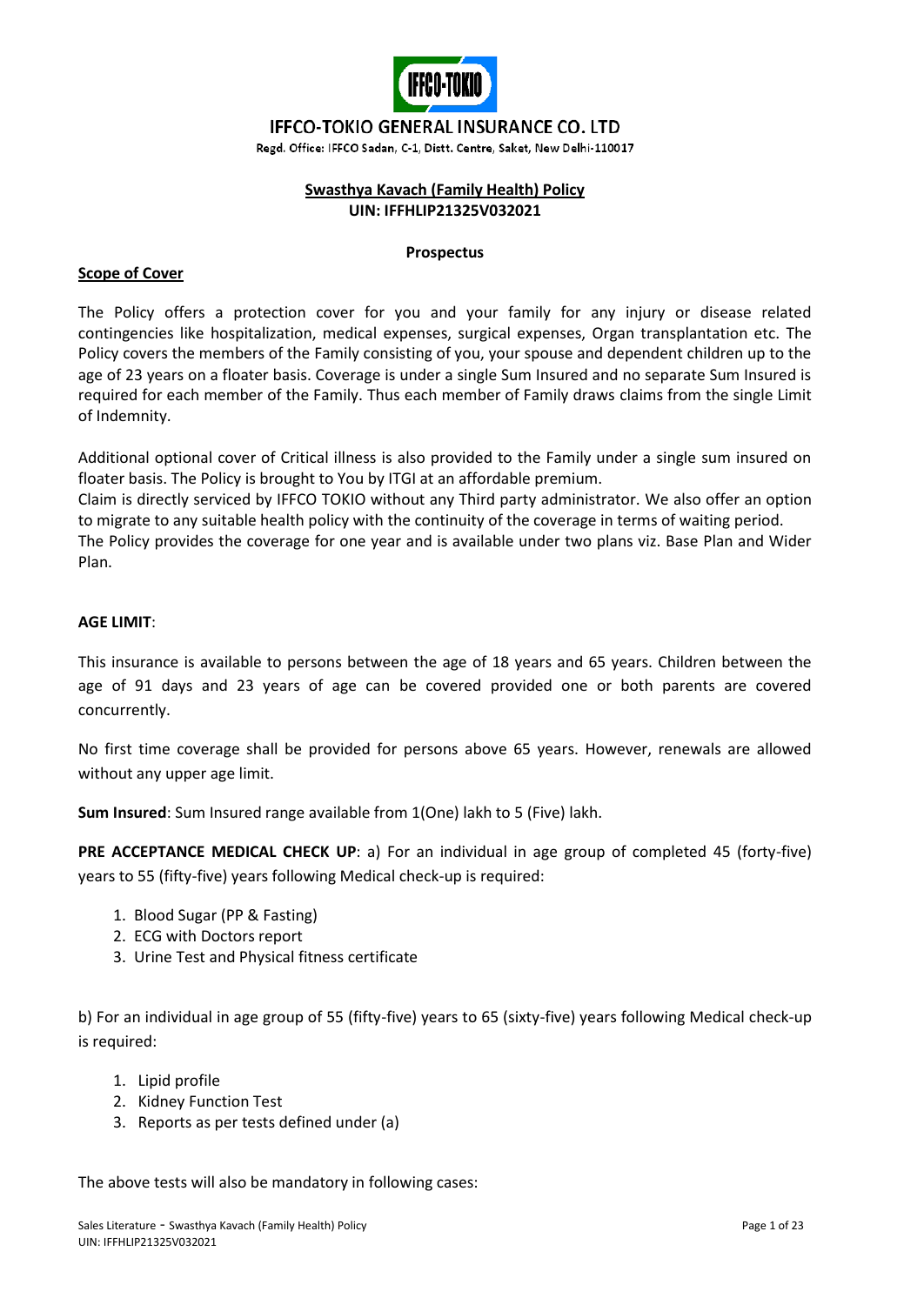

- a) Fresh proposals, as per a) and b) mentioned above in respect of persons between 45 to 55 years and above 55 years, respectively.
- b) If the basic sum insured is being sought to be enhanced.
- c) When there is break in insurance for more than 30(thirty) days.
- d) Individuals with past medical history.

In event of acceptance of proposal, 50% (fifty percent) cost of medical check-up will be reimbursed to you. The validity of aforesaid tests would be 15 days.

Medical test and age limit criteria may vary as per company guidelines applicable at the time of risk acceptance.

#### **Higher Sum Insured for Critical Illness**

Higher sum insured for critical illness to cover expenses related to following Critical Illnesses:

- 1. Cancer of specified severity
- 2. Coma of Specified Severity
- 3. End Stage Liver Disease
- 4. Kidney Failure Requiring Regular Dialysis
- 5. Major Injuries
- 6. Major Organ /Bone Marrow Transplant
- 7. Multiple Sclerosis with Persisting Symptoms
- 8. Open Chest CABG
- 9. Third Degree Burns
- 10. Stroke Resulting in Permanent Symptoms

As per this extension, the Basic Cover Sum Insured will be doubled for the aforesaid Critical Illness claims, for which an additional 30% (thirty percent) of the Basic Cover premium is chargeable.

Note

- a) The Hospitalization expenses incurred for treatment of any one illness under package charges of the Hospital/Nursing Home will be restricted to 80% of the package in hospitals outside the Preferred Provider Network.
- b) Hospitalization expenses of person donating an organ during the course of organ transplant will also be payable subject to the sub-limits applicable to the Insured Person within the Sum Insured.

| S.No. | <b>Nature of Expense</b>                     | <b>Limits</b>                                                                                                                                                                                 |
|-------|----------------------------------------------|-----------------------------------------------------------------------------------------------------------------------------------------------------------------------------------------------|
|       | <b>Hospitalization Stay</b>                  |                                                                                                                                                                                               |
| (a)   | Boarding & Nursing (Normal<br>Room,<br>room) | Base Plan: 1.0% of Basic Sum Insured per day for<br>Sum Insured upto 2 Lakh<br>Wider Plan: 1.5% of Basic Sum Insured per day for SI<br>upto 2 Lakh<br>For SI 3 Lakh and above, As per actual. |
| (b)   | Room, Boarding & Nursing (ICU/ITU)           | Base Plan: 2.0% of Basic Sum Insured per day for<br>Sum Insured upto 2 Lakh                                                                                                                   |

#### **LIMITS OF LIABILITY:**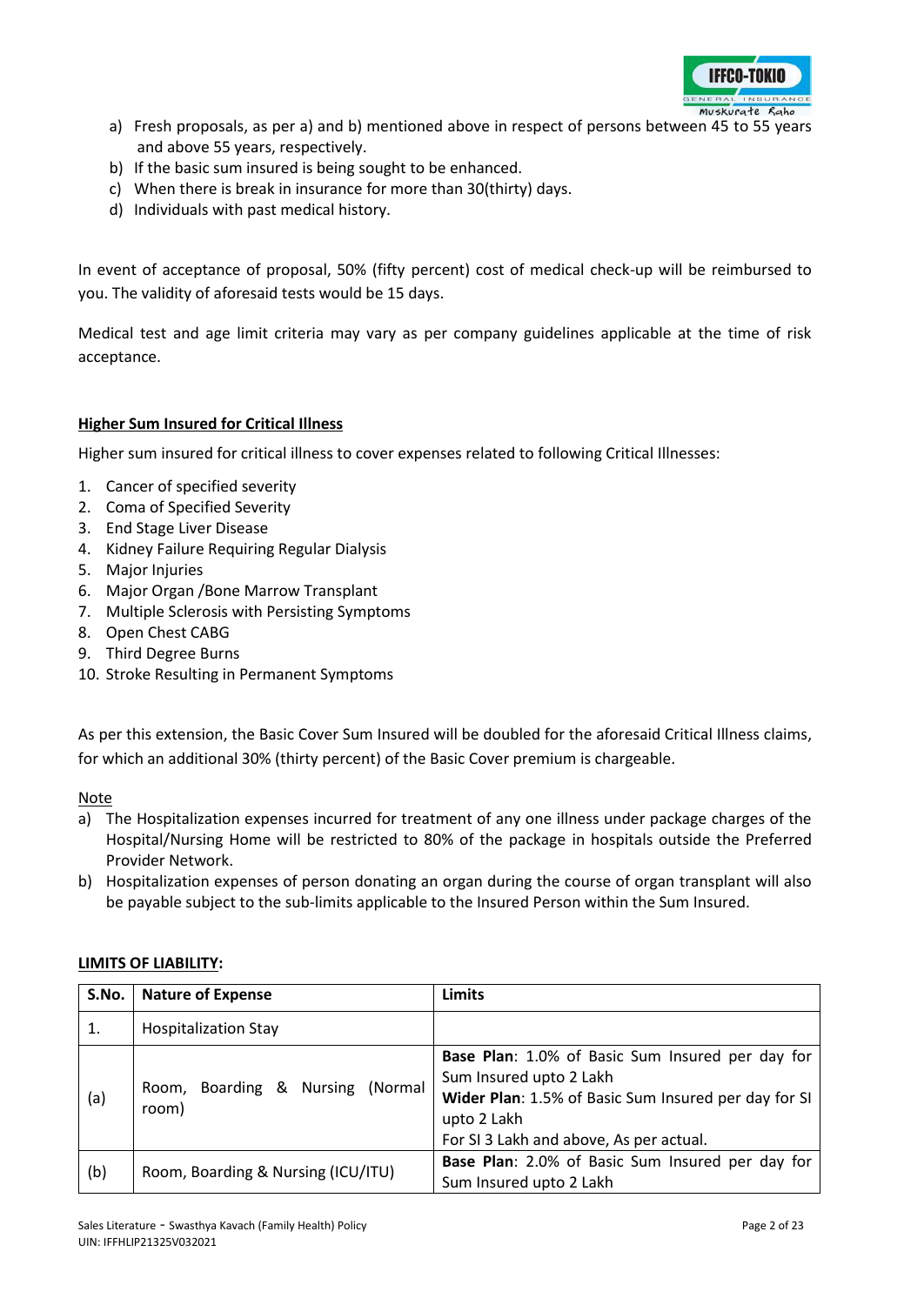

|                |                                                                                                                                                                                                                                                                                          | muskurate Kaho<br>Wider Plan: 2.5% of Basic Sum Insured per day for<br>Sum Insured upto 2 Lakh                                                                                                                                                                                                                                                                                                                                                                                                                     |  |  |  |  |
|----------------|------------------------------------------------------------------------------------------------------------------------------------------------------------------------------------------------------------------------------------------------------------------------------------------|--------------------------------------------------------------------------------------------------------------------------------------------------------------------------------------------------------------------------------------------------------------------------------------------------------------------------------------------------------------------------------------------------------------------------------------------------------------------------------------------------------------------|--|--|--|--|
|                | Service Charges of Hospital/Nursing                                                                                                                                                                                                                                                      | For SI 3 Lakh and above, As per actual.                                                                                                                                                                                                                                                                                                                                                                                                                                                                            |  |  |  |  |
| (c)            | Home                                                                                                                                                                                                                                                                                     | Both Plans: Actual within overall limit of Sum Insured                                                                                                                                                                                                                                                                                                                                                                                                                                                             |  |  |  |  |
| $\overline{2}$ | Fees of Surgeon, Anesthetist, Medical<br>Practitioner, Consultants, Specialist Fees<br>consultation<br>through<br>(including<br>telemedicine<br>prevailing<br>as<br>per<br><b>Telemedicine Practice Guideline</b>                                                                        | Both Plans: Actual within the overall limit of Sum<br>Insured                                                                                                                                                                                                                                                                                                                                                                                                                                                      |  |  |  |  |
| 3              | Anaesthesia, Blood, Oxygen, Operation<br>Theatre, Surgical Appliances, Medicines<br>Diagnostic<br>Materials,<br>and<br>Drugs,<br>diagnostic imaging modalities, Dialysis,<br>Chemotherapy, Radiotherapy, Cost of<br>Pacemaker, Artificial Limbs, Cost of<br>Organs and similar expenses. | Both Plans : Actual within the overall limit of Sum<br>Insured                                                                                                                                                                                                                                                                                                                                                                                                                                                     |  |  |  |  |
| 4.             | Domiciliary Hospitalization Treatment                                                                                                                                                                                                                                                    | <b>Both Plans: 20% of Basic Sum Insured</b>                                                                                                                                                                                                                                                                                                                                                                                                                                                                        |  |  |  |  |
| 5.             | Daily<br>Allowance<br>for<br>actual<br>Hospitalization period                                                                                                                                                                                                                            | Base Plan: Rs.150/- per day of Hospitalization.<br>Wider Plan: Rs.250/- per day of Hospitalization                                                                                                                                                                                                                                                                                                                                                                                                                 |  |  |  |  |
| 6.             | <b>Ambulance Charges</b>                                                                                                                                                                                                                                                                 | Base Plan: Actual subject to max of Rs. 750/-<br>Wider Plan : Actual subject to max of Rs.1500/-.                                                                                                                                                                                                                                                                                                                                                                                                                  |  |  |  |  |
| 7.             | Package Charges for Treatment                                                                                                                                                                                                                                                            | Both Plans: 80% of the Sum Insured (Basic plus<br>Optional<br>Extension, if applicable)<br>or Actual<br>whichever is less                                                                                                                                                                                                                                                                                                                                                                                          |  |  |  |  |
| 8.             | Treatment of person donating an organ                                                                                                                                                                                                                                                    | Actual subject to limits under Items (1) to (3) within<br>the overall Sum Insured of the Insured Person.                                                                                                                                                                                                                                                                                                                                                                                                           |  |  |  |  |
| 9              | Pre-Hospitalization expenses for 30 days<br>each including approved home nursing<br>approved by Medical Practitioner                                                                                                                                                                     | Both Plans : Actual subject to overall limit of Sum<br>Insured                                                                                                                                                                                                                                                                                                                                                                                                                                                     |  |  |  |  |
| 10             | <b>Post Hospitalization Expenses</b>                                                                                                                                                                                                                                                     | For BASE PLAN: Relevant medical expenses up to 7%<br>Hospitalization expenses (excluding<br>Room<br>οf<br>Rent) incurred during period up to 30 days after<br>Hospitalization on Disease/illness/Injury sustained<br>subject to maximum of Rs.7500/-, which will be part<br>of Hospitalization expenses claim.<br>For WIDER PLAN: means relevant medical expenses<br>incurred up to 60 days after Hospitalization on<br>Disease/illness/ Injury sustained, which will be part<br>of Hospitalization expenses claim |  |  |  |  |
| 11             | Cost of Health Check-up                                                                                                                                                                                                                                                                  | Only with Wider Plan :1% of the average Basic Sum<br>Insured at the end of every block of 4 consecutive<br>claim free years in the subsequent renewal.                                                                                                                                                                                                                                                                                                                                                             |  |  |  |  |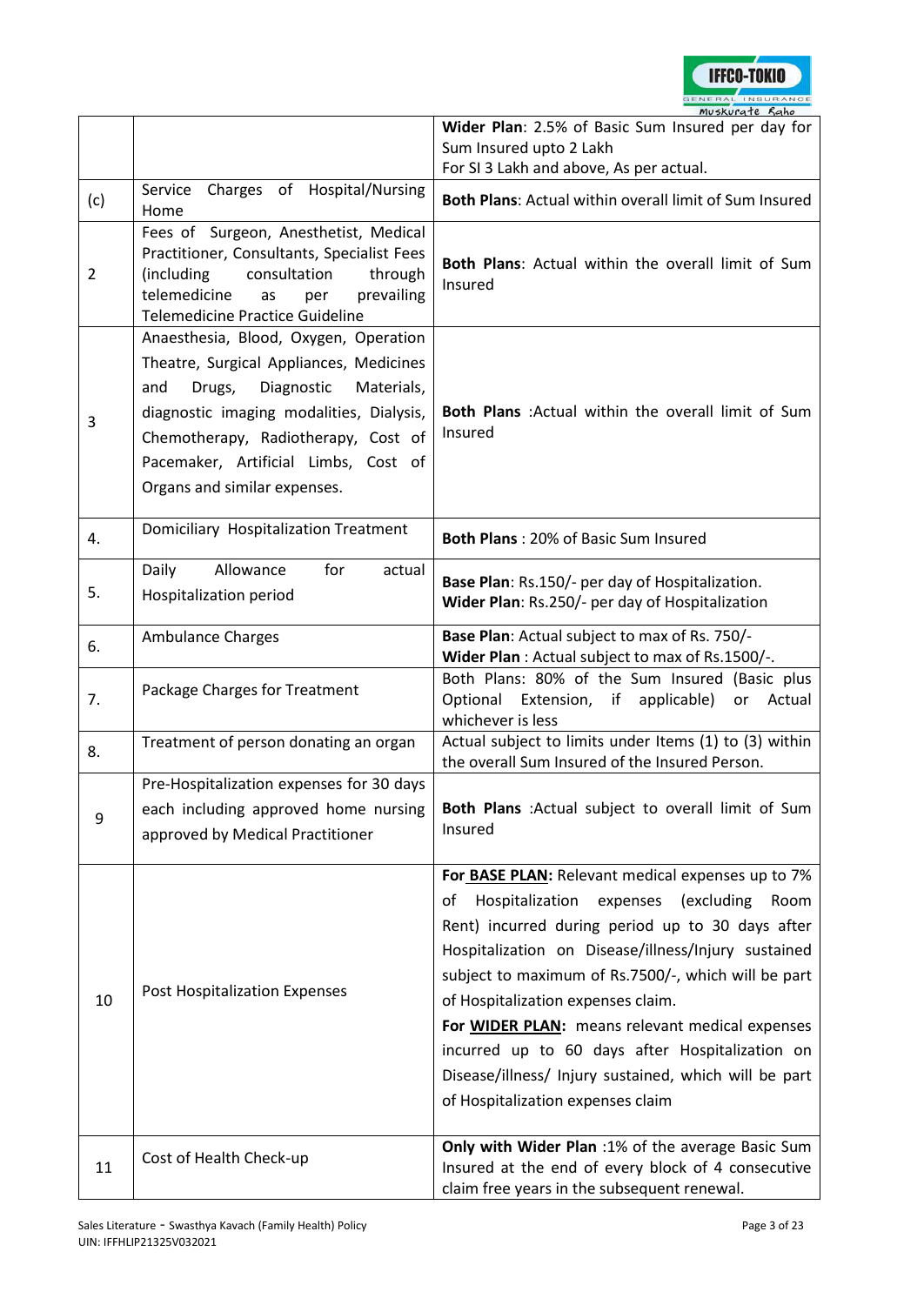

| 12  | Day Care Procedures          | Both Plans : Day care medical will be payable even if<br>the duration of hospitalization is less than 24<br>(Twenty-four) hours. (Note: The list of such<br>treatments is dynamic and hence may change from<br>time to time. Hence we suggest you to please check<br>our website/ contact our nearest office for updated<br>list of such treatments.)<br>Only with Wider Plan: On renewal before the expiry |                                                                                      |                                                                                                                                                                                                                                                                                                                                                                                       |  |  |  |
|-----|------------------------------|-------------------------------------------------------------------------------------------------------------------------------------------------------------------------------------------------------------------------------------------------------------------------------------------------------------------------------------------------------------------------------------------------------------|--------------------------------------------------------------------------------------|---------------------------------------------------------------------------------------------------------------------------------------------------------------------------------------------------------------------------------------------------------------------------------------------------------------------------------------------------------------------------------------|--|--|--|
| 13  | <b>Cumulative Bonus</b>      | lost.                                                                                                                                                                                                                                                                                                                                                                                                       | expiring Policy will get reduced.                                                    | of the Policy or within the Grace Period of 30 days,<br>5% of the Individual Basic Sum Insured of the<br>expiring Policy is enhanced for every claim free year.<br>In case of lapse on renewal all cumulative bonus is<br>In case of claim under the Policy and on renewal<br>before the expiry of the Policy or within the Grace<br>Period of 30 days 5% of Basic Sum Insured of the |  |  |  |
|     |                              | <b>Serial</b><br><b>No</b><br>Α                                                                                                                                                                                                                                                                                                                                                                             | For Base Plan only<br><b>LIST OF TREATMENTS</b><br><b>Treatment List</b><br>Cataract | <b>Expense Limit Per</b><br>Claim<br>7.5% of the Sum<br>Insured subject to                                                                                                                                                                                                                                                                                                            |  |  |  |
|     | Expense Limit per Claim      | B                                                                                                                                                                                                                                                                                                                                                                                                           | Piles, Fistula,<br>Fissure, Tonsillitis,<br><b>Sinusitis</b>                         | maximum of Rs<br>$15,000/-$<br>10% of the Sum<br>Insured subject to<br>maximum of Rs<br>$30,000/-$                                                                                                                                                                                                                                                                                    |  |  |  |
| 14  |                              | C                                                                                                                                                                                                                                                                                                                                                                                                           | <b>Benign Prostatic</b><br>Hypertrophy,<br>Hernia                                    | 20% of the Sum<br>Insured subject to<br>maximum of Rs<br>$50,000/-$                                                                                                                                                                                                                                                                                                                   |  |  |  |
|     |                              | D                                                                                                                                                                                                                                                                                                                                                                                                           | Knee/Hip Joint<br>replacement,<br>Cancer, renal failure                              | 50% of the Sum<br>Insured subject to<br>maximum of Rs<br>$2,00,000/-$                                                                                                                                                                                                                                                                                                                 |  |  |  |
|     |                              | E                                                                                                                                                                                                                                                                                                                                                                                                           | Appendicitis, Gall<br><b>Bladder stones and</b><br>Hysterectomy                      | 15% of the Sum<br>Insured subject to<br>maximum of Rs<br>40,000/-                                                                                                                                                                                                                                                                                                                     |  |  |  |
| 15. | <b>AYUSH Hospitalization</b> |                                                                                                                                                                                                                                                                                                                                                                                                             | Covered within Sum insured                                                           |                                                                                                                                                                                                                                                                                                                                                                                       |  |  |  |

#### **Additional Coverage under Wider Plan**

- Cumulative Bonus of 5% on every claim free year subject to maximum of 50%. It shall be reduced by 5 % on each claim year subject to Basic Sum Insured being maintained.
- Health check up for Family after every block of 4 claim free years in the subsequent renewal.
- Additional floater Critical Illness Sum Insured covering whole family. (Optional)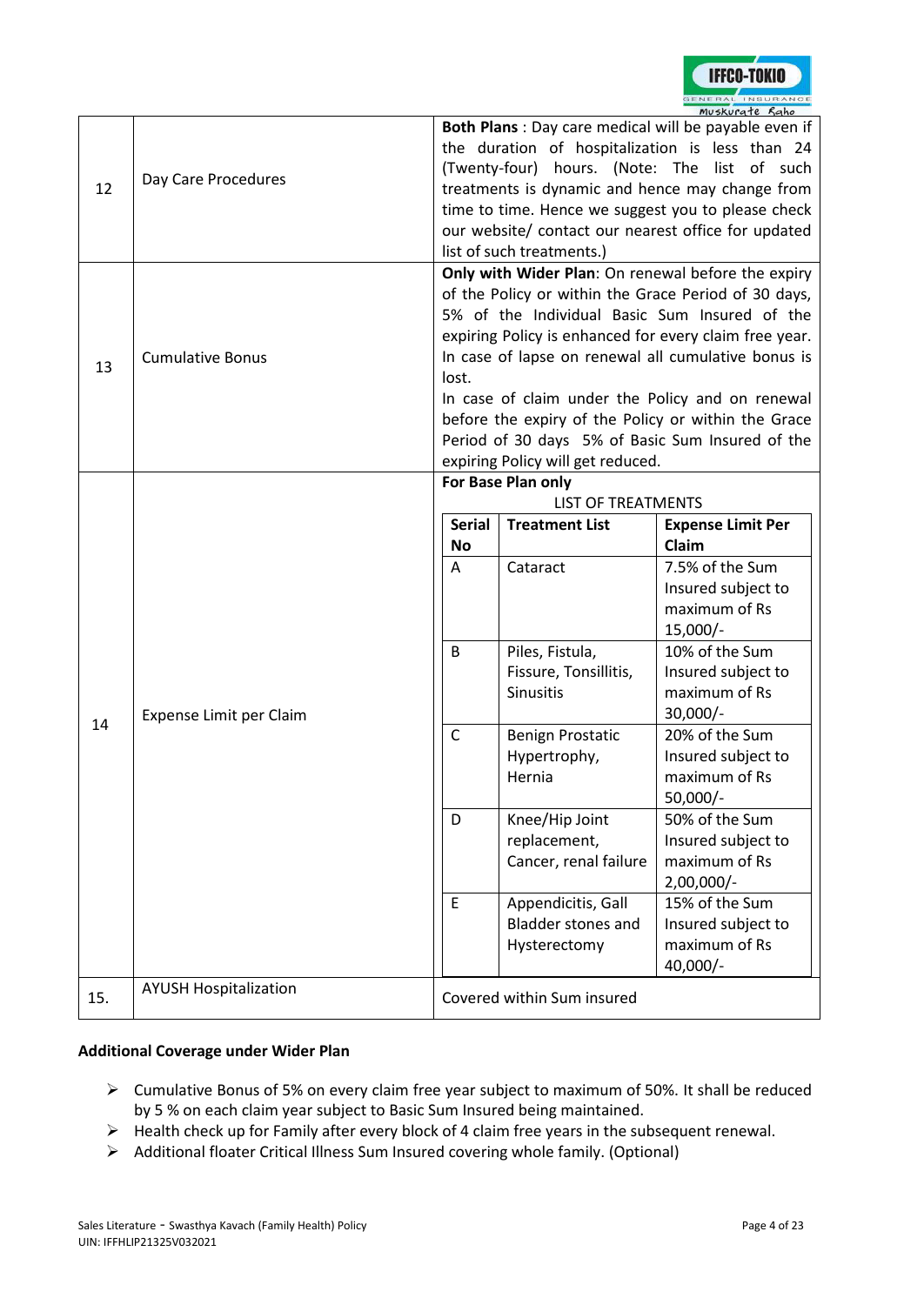

Hospitalization for Critical Illness, an Optional Extension providing additional coverage for major diseases such as Coronary Artery Disease, Renal Failure, Paralytic Stroke, Cancer, Major Organ Transplantation and Injuries leading to loss of limb(s) on payment of additional premium over and above the basic Cover premium. The coverage is again on floater basis and claim is settled on reimbursement basis.

## **Common Exclusions under Base Plan and Wider Plan WE will not pay for**

## 1. **Pre-Existing Diseases(Code- Excl01)**

- a) Expenses related to the treatment of a pre-existing Disease (PED) and its direct complications shall be excluded until the expiry of 48 months of continuous coverage after the date of inception of the first policy with us.
- b) In case of enhancement of sum insured the exclusion shall apply afresh to the extent of sum insured increase.
- c) If the Insured Person is continuously covered without any break as defined under the portability norms of the extant IRDAI (Health Insurance) Regulations, then waiting period for the same would be reduced to the extent of prior coverage.
- d) Coverage under the policy after the expiry of 48 months for any pre-existing disease is subject to the same being declared at the time of application and accepted by us.

## 2. **First Thirty Days Waiting Period(Code- Excl03)**

- i. Expenses related to the treatment of any illness within 30 days from the first policy commencement date shall be excluded except claims arising due to an accident, provided the **same** are covered.
- ii. This exclusion shall not, however, apply if the Insured Person has Continuous Coverage for more than twelve months.
- iii. The within referred waiting period is made applicable to the enhanced sum insured in the event of granting higher sum insured subsequently.

#### 3. **Specific Waiting Period: (Code- Excl02)**

- a) Expenses related to the treatment of the following listed conditions, surgeries/treatments shall be excluded until the expiry of 12 / 24 months of continuous coverage, as may be the case after the date of inception of the first policy with Us. This exclusion shall not be applicable for claims arising due to an accident.
- b) In case of enhancement of sum insured the exclusion shall apply afresh to the extent of sum insured increase.
- c) If any of the specified disease/procedure falls under the waiting period specified for pre-existing diseases, then the longer of the two waiting periods shall apply.
- d) The waiting period for listed conditions shall apply even if contracted after the policy or declared and accepted without a specific exclusion.
- e) If the Insured Person is continuously covered without any break as defined under the applicable norms on portability stipulated by IRDAI, then waiting period for the same would be reduced to the extent of prior coverage.
- f) List of specific diseases/procedures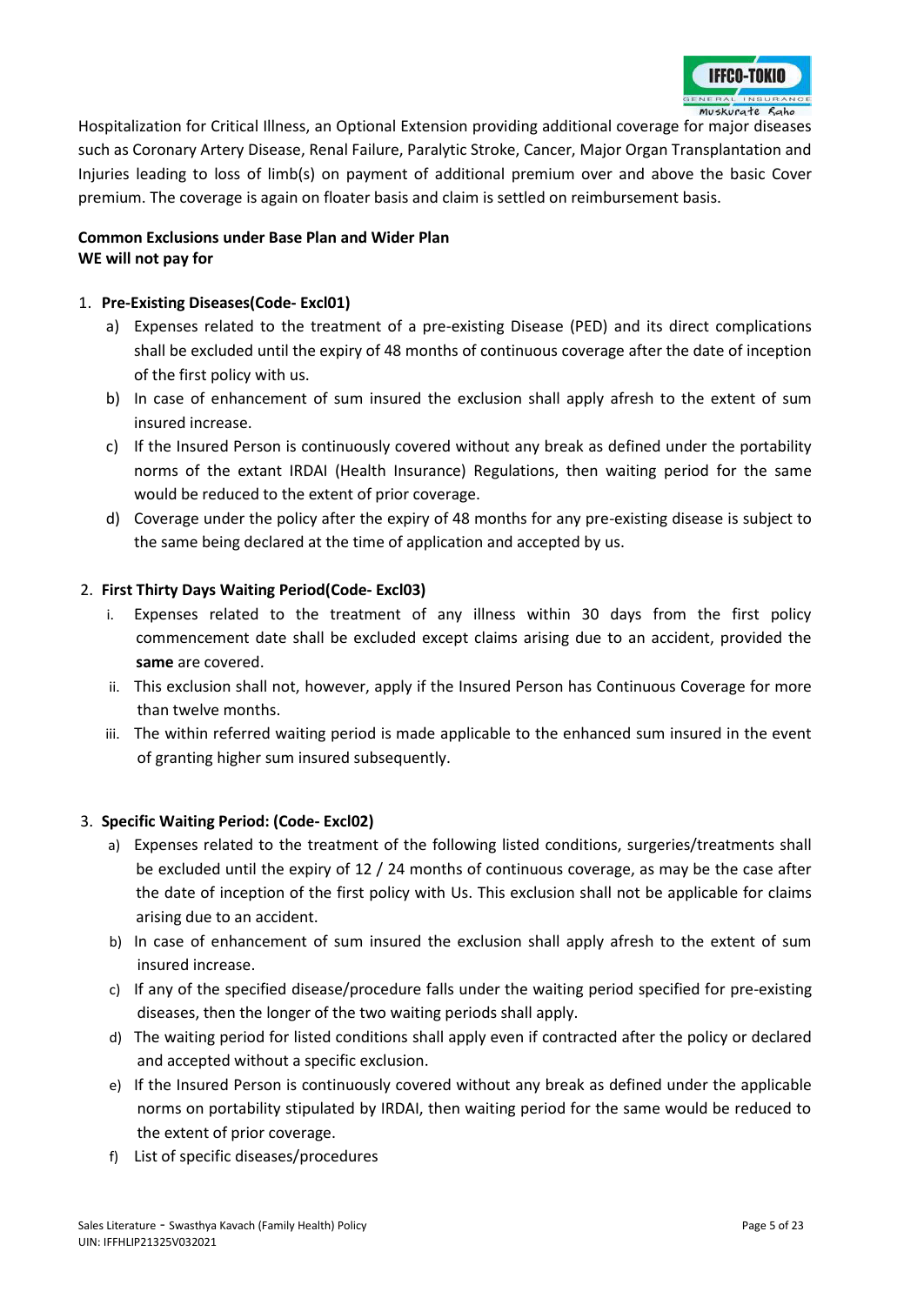

### **i. 12 Months waiting period**

- (i) Tonsillitis/ Adenoids
- (ii) Gastric or Duodenal Ulcer
- (iii)Any type of Cyst/ Nodules/ Polyps
- (iv)Any type of Breast lumps.

## **ii. 24 Months waiting period**

- (i) Cataract, Benign Prostatic Hypertrophy,
- (ii) Hysterectomy for Menorrhagia or Fibromyoma
- (iii) Hernia, Hydrocele
- (iv) Fistula in anus, Piles, Sinusitis
- (v) Cholelithiasis and Cholecystectomy
- (vi) Spondylosis / Spondylitis any type
- (vii) Inter- vertebral Disc Prolapse (other than caused by an accident)
- (viii) Knee replacement/ Joint Replacement/ Hip replacement (other than caused by an accident)
- (ix) Osteoarthritis
- (x) Varicose Veins / Varicose Ulcers
- 4. War (whether declared or not) and war like occurrence or invasion, acts of foreign enemies, hostilities, civil war, rebellion, revolutions, insurrections, mutiny, military or usurped power, seizure, capture, arrest, restraints and detainment of all kinds
- 5. Circumcision, unless necessary for the treatment of a disease not otherwise excluded or required as a result of accidental bodily Injury, vaccination unless forming part of post-bite treatment, inoculation.

## 6. **Cosmetic or plastic Surgery: Code- Excl08**

Expenses for cosmetic or plastic surgery or any treatment to change appearance unless for reconstruction following an Accident, Burn(s) or Cancer or as part of medically necessary treatment to remove a direct and immediate health risk to the insured. For this to be considered a medical necessity, it must be certified by the attending Medical Practitioner

- 7. Cost of spectacles and contact lens or hearing aids.
- 8. Dental treatment or surgery of any kind, unless requiring Hospitalization.

## 9. **Rest Cure, rehabilitation and respite care- Code- Excl05**

- a) Expenses related to any admission primarily for enforced bed rest and not for receiving treatment. This also includes:
	- i. Custodial care either at home or in a nursing facility for personal care such as help with activities of daily living such as bathing, dressing, moving around either by skilled nurses or assistant or non-skilled persons.
	- ii. Any services for people who are terminally ill to address physical, social, emotional and spiritual needs.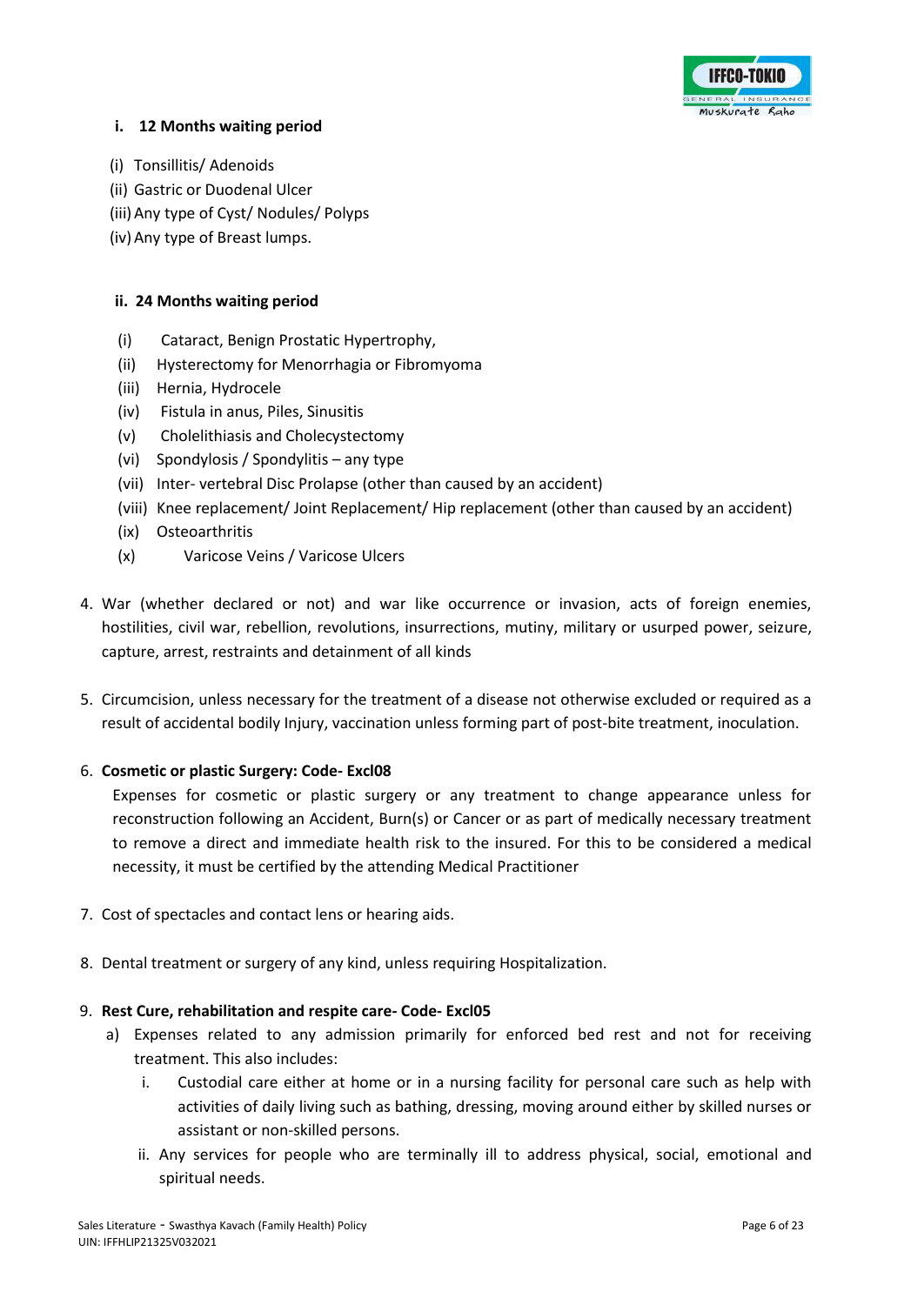

## 10.**Treatment for, Alcoholism, drug or substance abuse or any addictive condition and consequences thereof. Code- Excl12**

#### 11.**Breach of law: Code- Excl10**

Expenses for treatment directly arising from or consequent upon any Insured Person committing or attempting to commit a breach of law with criminal intent

12.Treatment of, external congenital Disease or defects or anomalies, venereal Disease or intentional self-Injury

1.

## 13.**Investigation & Evaluation(Code- Excl04)**

- a) Expenses related to any admission primarily for diagnostics and evaluation purposes.
- b) Any diagnostic expenses which are not related or not incidental to the current diagnosis and treatment.

## 14.**Maternity Expenses (Code - Excl 18):**

- i. Medical treatment expenses traceable to childbirth (including complicated deliveries and caesarean sections incurred during hospitalization) except ectopic pregnancy;
- ii. expenses towards miscarriage (unless due to an accident) and lawful medical termination of pregnancy during the policy period

#### 15.**Sterility and Infertility: (Code- Excl17)**

Expenses related to sterility and infertility. This includes:

- i. Any type of contraception, sterilization
	- ii. Assisted Reproduction services including artificial insemination and advanced reproductive technologies such as IVF, ZIFT, GIFT, ICSI
	- iii. Gestational Surrogacy
	- iv. Reversal of sterilization
- 16.Nuclear attack or weapons, contributed to, caused by, resulting from or from any other cause or event contributing concurrently or in any other sequence to the loss, claim or expense. For the purpose of this exclusion:
	- **a)** Nuclear attack or weapons means the use of any nuclear weapon or device or waste or combustion of nuclear fuel or the emission, discharge, dispersal, release or escape of fissile/ fusion material emitting a level of radioactivity capable of causing any Illness, incapacitating disablement or death.
- 17.Any expense on treatment of Insured Person as outpatient in a Hospital.

#### 18.**Unproven Treatments: Code- Excl16**

Expenses related to any unproven treatment, services and supplies for or in connection with any treatment. Unproven treatments are treatments, procedures or supplies that lack significant medical documentation to support their effectiveness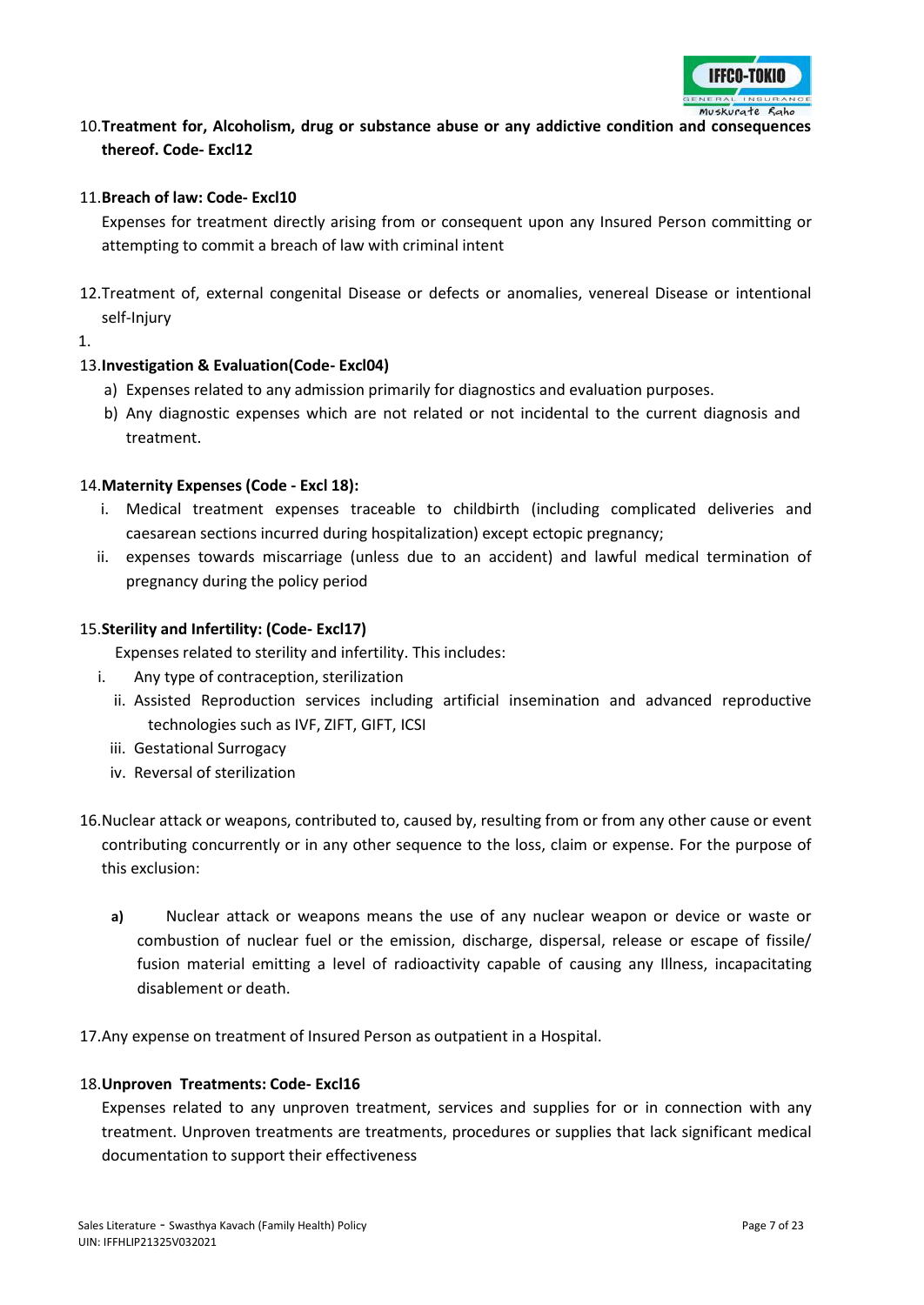

19.**A**ny expense on procedure and treatment including acupressure, acupuncture and magnetic.

- 20.**Hazardous or Adventure sports: Code- Excl09** Expenses related to any treatment necessitated due to participation as a professional in hazardous or adventure sports, including but not limited to, parajumping, rock climbing, mountaineering, rafting, motor racing, horse racing or scuba diving, hand gliding, sky diving, deep-sea diving
- 21.Expenses related to any treatment necessitated due to participation as a non-professional in hazardous or adventure sports, including but not limited to, para-jumping, rock climbing, mountaineering, rafting, motor racing, horse racing or scuba diving, hand gliding, sky diving, deep-sea diving
- 22.External/Durable medical/non-medical equipment of any kind which can be used at home subsequently except the medicines or the solutions required for the treatment.
- 23.All non-medical expenses including personal comfort and convenience items or services and similar incidental expenses or servicing including ayah/ barber, cosmetics and napkins..

#### 24.**Obesity/ Weight Control: Code- Excl06**

Expenses related to the surgical treatment of obesity that does not fulfil all the below conditions:

- 1) Surgery to be conducted is upon the advice of the Doctor
- 2) The surgery/Procedure conducted should be supported by clinical protocols
- 3) The member has to be 18 years of age or older and
- 4) Body Mass Index (BMI);
	- a) greater than or equal to 40 or
	- b) greater than or equal to 35 in conjunction with any of the following severe co-morbidities following failure of less invasive methods of weight loss:
		- i. Obesity-related cardiomyopathy
		- ii. Coronary heart disease
		- iii. Severe Sleep Apnea
		- iv. Uncontrolled Type2 Diabetes
- 25.**Change-of-Gender treatments: Code- Excl07** Expenses related to any treatment, including surgical management, to change characteristics of the body to those of the opposite sex.
- 26.Travel or transportation expenses, other than Ambulance service charges.
- 27.Pre-natal and post-natal expenses.
- 28.Any consequential or indirect loss or expenses arising out of or related to the Hospitalization.
- 29.Any treatment charges or fees charged by any Medical Practitioner acting outside the scope of license or registration granted to him by any medical Council.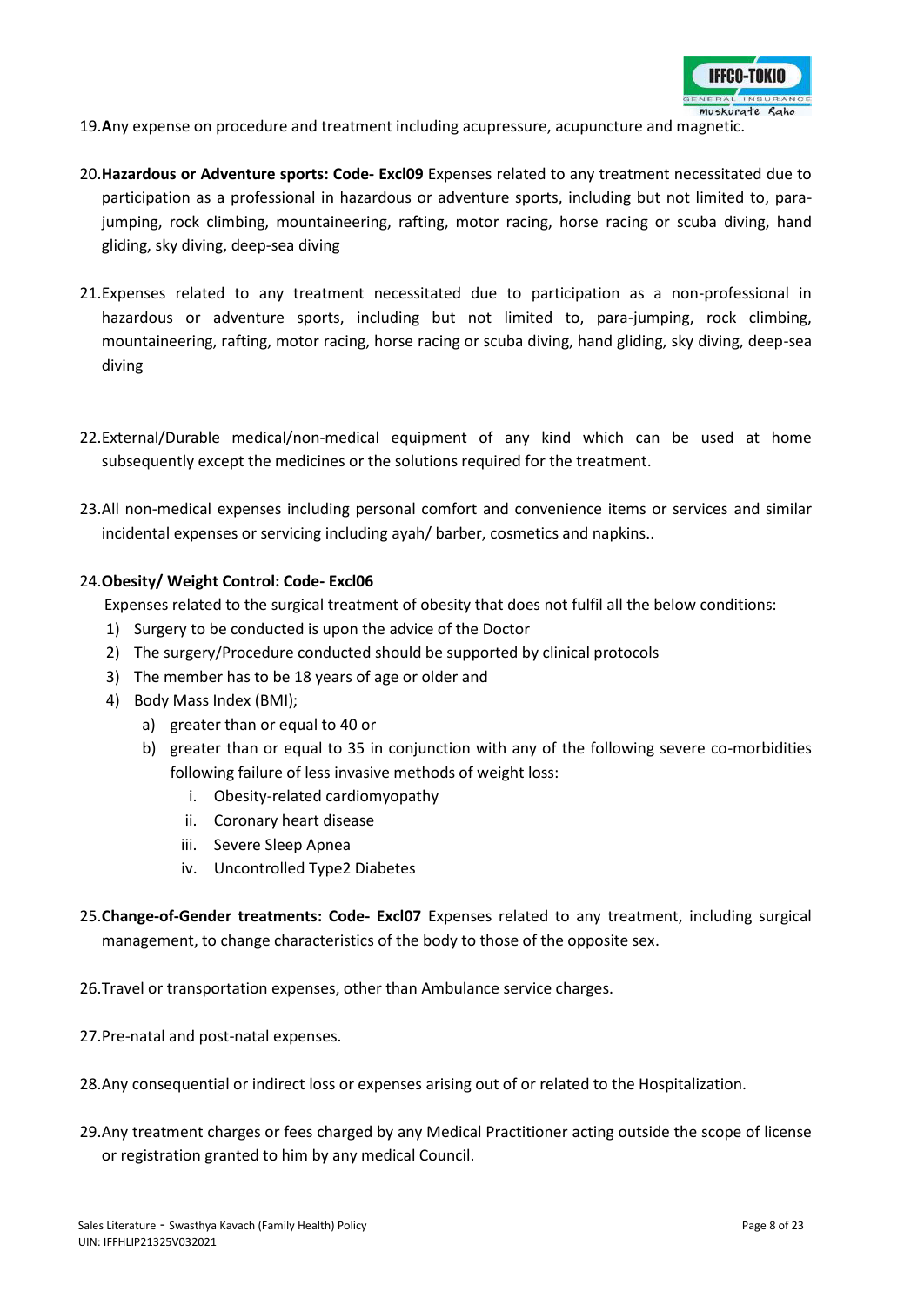

## 30.Any expense under Domiciliary Hospitalization for

Treatment of following Diseases:

- (i) Asthma
- (ii) Bronchitis
- (iii) Chronic Nephritis and Nephritic Syndrome
- (iv) Diarrhea and all type of Dysenteries including Gastro-enteritis
- (v) Diabetes Mellitus
- (vi) Epilepsy
- (vii) Hypertension
- (viii) Influenza, Cough and Cold
- (ix) Pyrexia of unknown origin for less than 15 days
- (x) Tonsillitis and Upper Respiratory Tract infection including Laryngitis and Pharyngitis
- (xi) Arthritis, Gout and Rheumatism
- (xii) Dental Treatment or Surgery

## 31.**Excluded Providers: Code- Excl11**

Expenses incurred towards treatment in any hospital or by any Medical Practitioner or any other provider specifically excluded by Us and disclosed in Our website / notified to the policyholders are not admissible. However, in case of life threatening situations **or** following an accident, expenses up to the stage of stabilization are payable but not the complete claim.

(Note: The list of such excluded provider(s) is dynamic and hence may change from time to time. Hence we suggest you to please check our website or contact our call centre/nearest office for updated list of such excluded hospitals before admission.)

- 32.**Refractive Error: Code- Excl15:** Expenses related to the treatment for correction of eye sight due to refractive error less than 7.5 dioptres.
- 33.Any other type of Laser treatments / surgeries for EYE which can be performed on OPD basis. .
- 34.Cytotron Therapy, Rotational Field Quantum Magnetic Resonance (RFQMR), EECP (Enhanced External Counter Pulsation) Therapy, Chelation Therapy, Hyperberic Oxygen Therapy.
- 35.Intra-articular injections.
- 36.Treatments received in health hydros, nature cure clinics, spas or similar establishments or private beds registered as a nursing home attached to such establishments or where admission is arranged wholly or partly for domestic reasons. **Code- Excl13**
- 37.Dietary supplements and substances that can be purchased without prescription, including but not limited to Vitamins, minerals and organic substances unless prescribed by a medical practitioner as part of hospitalization claim or day care procedure. **Code- Excl14**

## **Additional Exclusions under Wider Plan**

 $\triangleright$  During the first two continuous years of the Policy, the expenses on treatment of diseases such as Renal Failure, Heart Diseases, any type of Carcinoma/Sarcoma/Blood Cancer.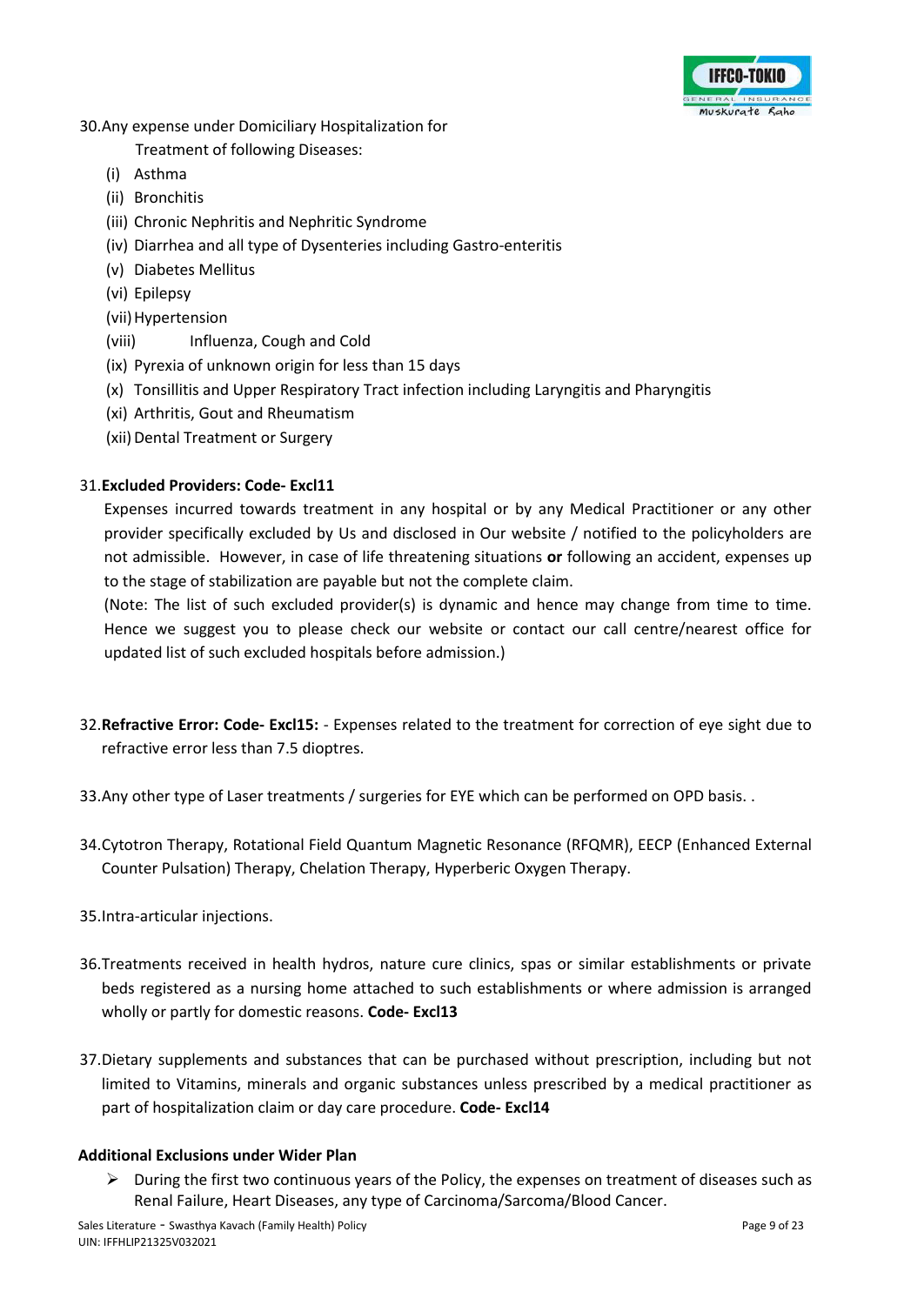

## **Benefits under the Policy**

This Policy provides You, at no additional cost, whatsoever, a host of value added Emergency Medical Assistance and Emergency Personal Services as described below:

- 1. Medical Consultation, Evaluation and Referral
- 2. Emergency Medical Evacuation
- 3. Medical Repatriation
- 4. Transportation to Join Patient
- 5. Care and/or Transportation of Minor Children
- 6. Emergency Message Transmission
- 7. Return of Mortal Remains
- 8. Emergency Cash Coordination

**Key Condition:** The Emergency Assistance Services are available when you meet with an accident while travelling **150 kms** and more from your place of residence stated in the Policy. The services are to be availed through the Service Provider only and no reimbursement is provided for these.

#### **REINSTATEMENT OF SUM INSURED**

If the Insured person gets hospitalized and the claim is payable, the sum insured gets reduced by the payable amount. Hence, in case insured wants to reinstate the sum insured, he may opt for the same at the time of claim.

After occurrence of a claim under the policy, the basic sum insured under the policy will be reinstated by the amount of the claim after charging appropriate premium as per the following method for reinstatement of the basic sum insured so that full basic sum insured is available for the policy period:

- a) Reinstatement of basic sum insured will be to the extent of claim amount paid.
- b) Reinstatement premium will be deducted from the claim amount.
- c) Reinstatement will be effected for the period from the first date of Hospitalization up to the expiry date of the policy.
- d) This reinstated basic sum insured will not be available for the Hospitalization treatment expenses of the illness, disease, injury for which the insured person(s) was/were hospitalized. It will be available for treatment including that for the same illness or any other disease, illness (other than chronic diseases listed below under point g) which are not cases of relapse within 45(forty five) days of first Hospitalization for which Insured person(s) was/were hospitalised. Further even in the first Hospitalization period, if the insured person(s) sustain any injury or contract(s) any disease other than injury, disease for which he/she was hospitalised, then the reinstated basic sum insured will be available for payment of claim for subsequent disease/injury/illness which insured person(s) has/have sustained whilst being in the hospital for the other disease/injury.
- e) Though the basic sum insured will be reinstated as soon as Hospitalization of the insured person(s) take place, the premium for the same shall be recovered from the claim settlement amount.
- f) Premium will be computed on pro-rata on the proportion of claimed amount to basic sum insured and the annual premium as per the following calculation:

Remaining number of days of the policy (calculated from the date of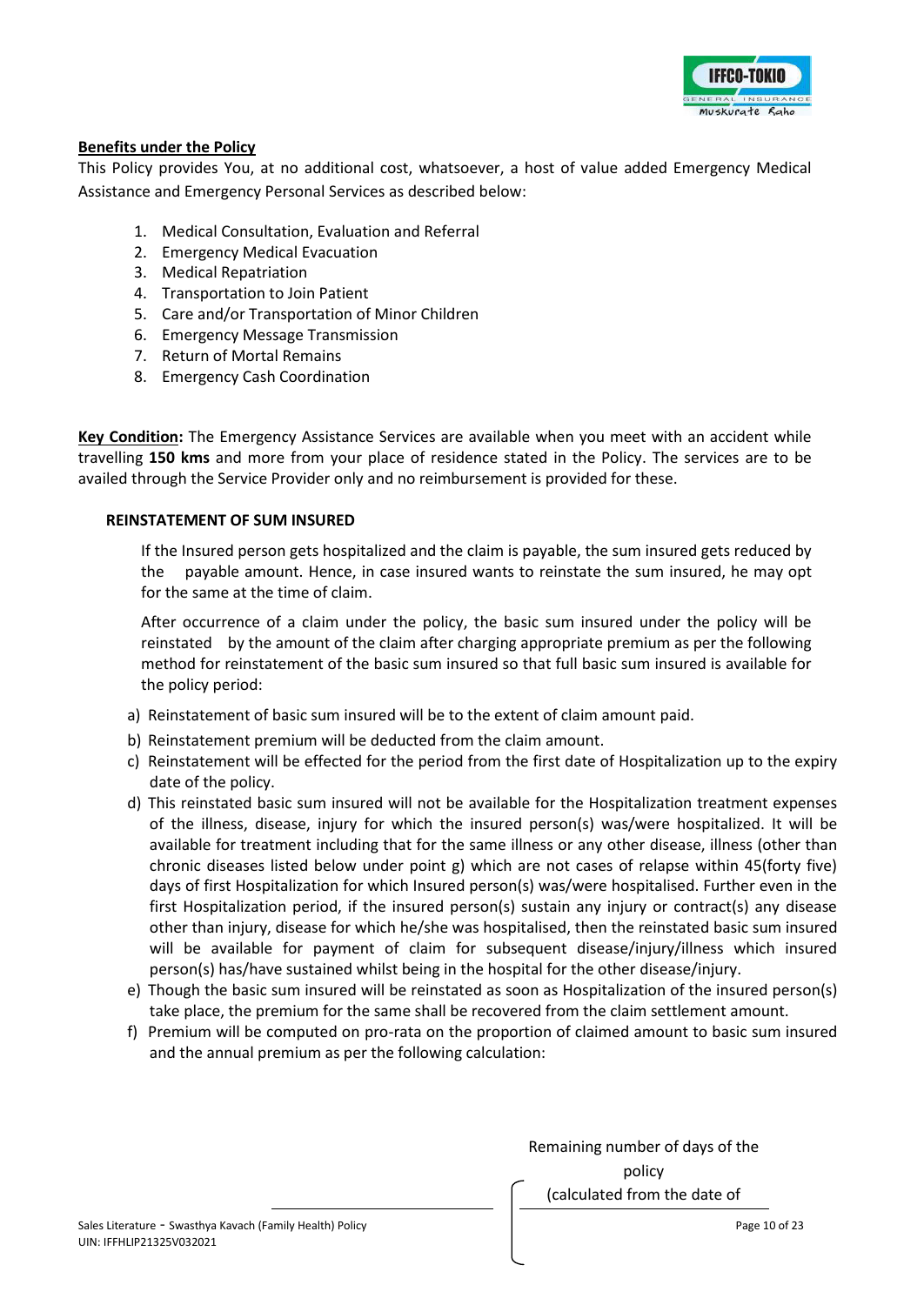

- g) The reinstated basic sum insured will not be available for the following chronic disease where the initial claim under the same policy period has been lodged for:
	- (i) Cancer of specified severity
	- (ii) Coma of Specified Severity
	- (iii) End Stage Liver Disease
	- (iv) Kidney Failure Requiring Regular Dialysis
	- (v) Major Injuries
	- (vi) Major Organ /Bone Marrow Transplant
	- (vii) Multiple Sclerosis with Persisting Symptoms
	- (viii) Open Chest CABG
	- (ix) Third Degree Burns
	- (x) Stroke Resulting in Permanent Symptoms
- h) The reinstatement of sum insured will not be available for Critical illness extension and cumulative bonus.
- i) The reinstatement of sum insured will not be available for Domiciliary Hospitalization and AYUSH Hospitalization.

## **Additional Advantages**

- Income Tax benefits under Section 80D[. Click here](http://www.icicilombard.com/app/ilom-en/PersonalProducts/Health/floater.aspx) to know more about Tax Benefit
- Hassle free claims procedure
- Cashless claim facility available at over 4000 network hospitals across India.

## **Premium and Sum Insured**

The cover is provided under two Plans viz.

- i) Base Plan and
- ii) Wider Plan with two options viz. 1) Basic Cover and 2) Basic Cover + Critical illness

The premium is dependent on the highest age of the member of the Family and on the number of insured person viz. Proposer and spouse, Proposer, spouse and dependent children.

#### **Please note**

- $\triangleright$  Hospitalization should be for a minimum period of 24 hours except for specific treatments such as eye surgery, lithotripsy, tonsillectomy and listed Day Care Surgeries.
- Under **Wider Plan** there is provision for Cumulative Bonus Whereby Basic Sum Insured gets enhanced by 5% each year on renewal (maximum 50%) subject to no claims being lodged under the Policy.
- $\triangleright$  Section 80 D benefit under Income Tax Act is available on the total premium (basic cover+optional cover) paid by cheque for self and family (consisting of self, spouse, dependent children).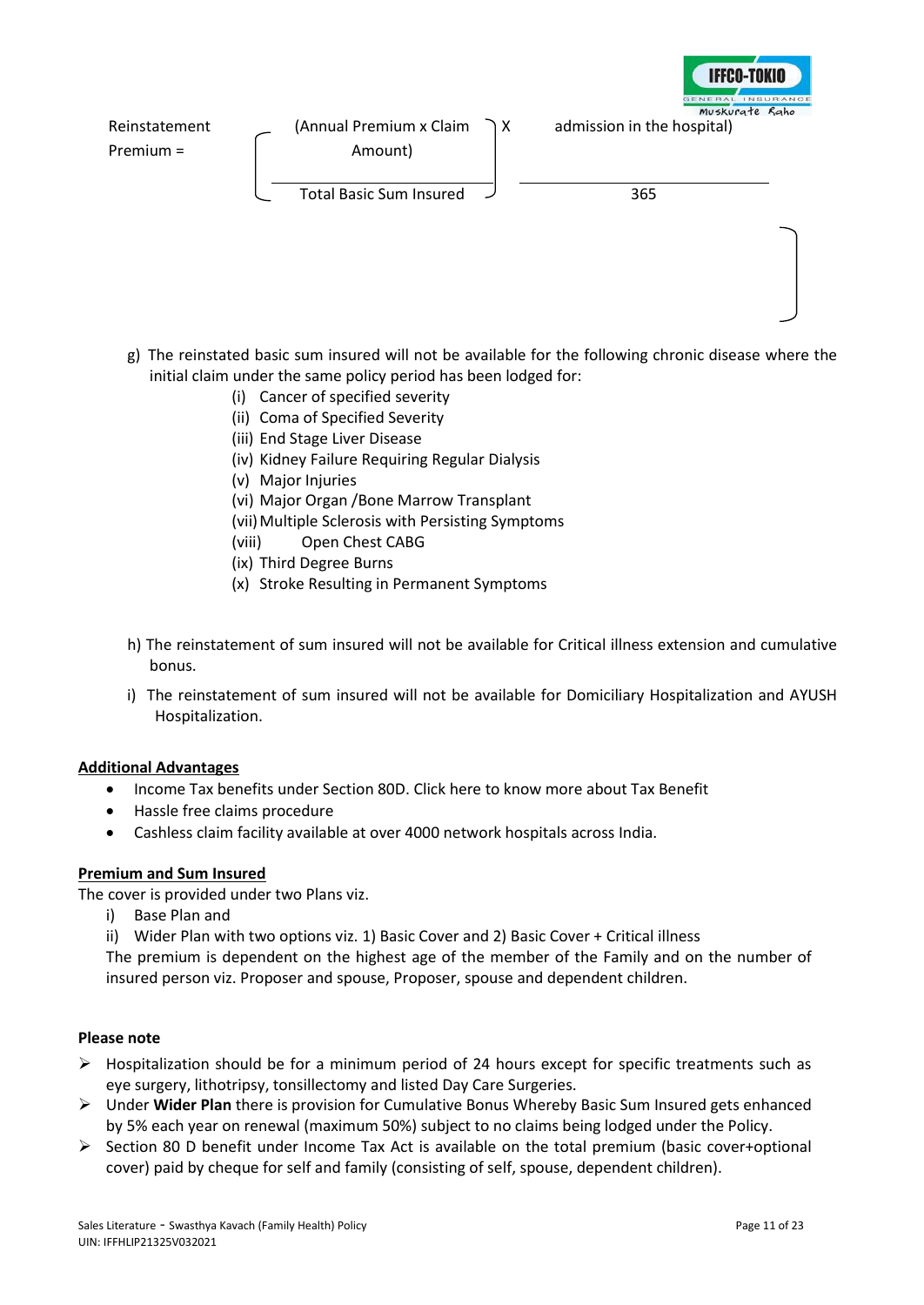

 $\triangleright$  There is a sub-limit under the Policy for room rent. ICU charges, Domiciliary Hospitalization where expenses of treatment at home is reimbursed under specified conditions.

#### **Renewal**

The policy shall ordinarily be renewable except on grounds of fraud, misrepresentation by You/the insured person.

- i. The Company shall endeavor to give notice for renewal. However, the Company is not under obligation to give any notice for renewal.
- ii. Renewal shall not be denied on the ground that the insured person had made a claim or claims in the preceding policy years
- iii.Request for renewal along with requisite premium shall be received by the Company before the end of the policy period
- iv.At the end of the policy period, the policy shall terminate and can be renewed within the Grace Period of 30 days to maintain continuity of benefits without break in policy. Coverage is not available during the grace period.
- v. No loading shall apply on renewals based on individual claims experience

#### **Migration**

You/the Insured Person will have the option to migrate the Policy to other health insurance products/plans offered by Us by applying for migration of the policy atleast 30 days before the policy renewal date as per IRDAI guidelines on Migration.

If such person is presently covered and has been continuously covered without any lapses under any health insurance product/plan offered by Us, the Insured Person will get the accrued continuity benefits in waiting periods as per IRDAI guidelines on migration.

For Detailed Guidelines on migration, kindly refer the link

[https://www.irdai.gov.in/ADMINCMS/cms/whatsNew\\_Layout.aspx?page=PageNo3987&flag=1](https://www.irdai.gov.in/ADMINCMS/cms/whatsNew_Layout.aspx?page=PageNo3987&flag=1)

#### **Portability**

You/the Insured Person will have the option to port the Policy to other insurers by applying to such insurer to port the entire policy along with all the members of the family, if any, at least 45 days before, but not earlier than 60 days from the policy renewal date as per IRDAI guidelines related to portability.

If such person is presently covered and has been continuously covered without any lapses under any health insurance plan with an Indian General/Health insurer, the proposed insured person will get the accrued continuity benefits in waiting periods as per IRDAI guidelines on portability.

For Detailed Guidelines on portability, kindly refer the link

[https://www.irdai.gov.in/ADMINCMS/cms/frmGeneral\\_Layout.aspx?page=PageNo2908&flag=1](https://www.irdai.gov.in/ADMINCMS/cms/frmGeneral_Layout.aspx?page=PageNo2908&flag=1) [https://www.irdai.gov.in/ADMINCMS/cms/whatsNew\\_Layout.aspx?page=PageNo3987&flag=1](https://www.irdai.gov.in/ADMINCMS/cms/whatsNew_Layout.aspx?page=PageNo3987&flag=1)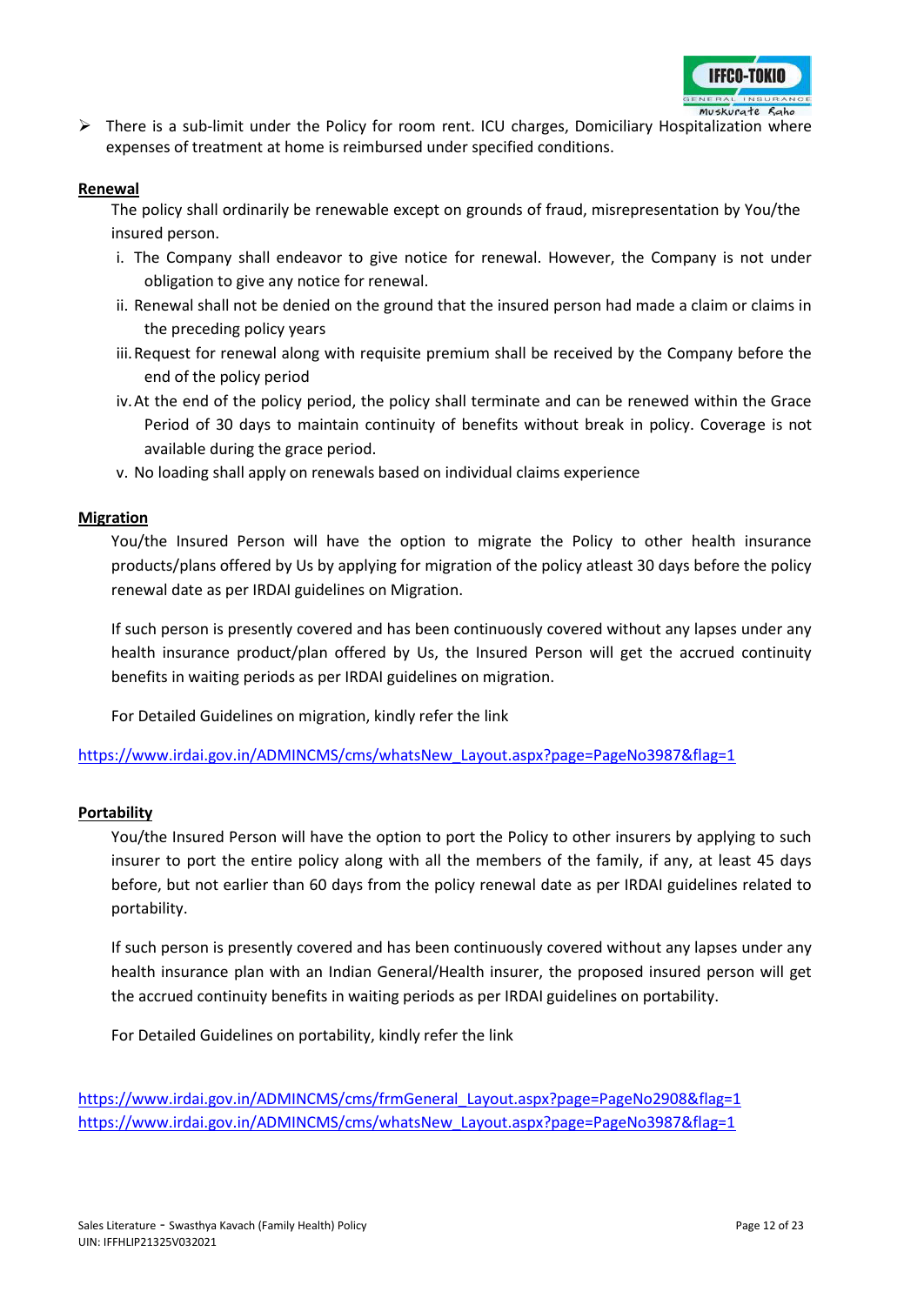

#### **Free Lookup Period**

The Free Look Period shall be applicable at the inception of the Policy and not on renewals or at the time of porting/ migrating the policy.

You/the insured shall be allowed a period of fifteen days from date of receipt of the Policy document to review the terms and conditions of the Policy, and to return the same if not acceptable.

If the insured has not made any claim during the Free Look Period, the insured shall be entitled to

- i. a refund of the premium paid less any expenses incurred by Us on medical examination of the insured person and the stamp duty charges; or
- ii. where the risk has already commenced and the option of return of the Policy is exercised by the insured person, a deduction towards the proportionate risk premium for period of cover or
- iii. Where only a part of the insurance coverage has commenced, such proportionate premium commensurate with the insurance coverage during such period.

#### **Cancellation**

a) You/the Policy holder may cancel this Policy by giving 15 days' written notice, and in such an event, We shall refund premium on short term rates for the unexpired Policy Period as per the rates detailed below.

| Period of cover up to | <b>Refund of annual premium</b><br>rate $(\%)$ |
|-----------------------|------------------------------------------------|
| 1(one) month          | 75% (seventy five percent)                     |
| 3(three) months       | 50%(fifty percent)                             |
| $6$ (six) months      | 25%(twenty five percent)                       |
| Exceeding six months  | Nil                                            |

Notwithstanding anything contained herein or otherwise, no refunds of premium shall be made in respect of Cancellation where, any claim has been admitted or has been lodged or any benefit has been availed by any Insured person under the Policy.

b) We may cancel the Policy at any time on grounds of mis-representation, non-disclosure of material facts, fraud by the Insured Person, by giving 15 days' written notice. There would be no refund of premium on cancellation on grounds of mis-representation, non-disclosure of material facts or fraud.

#### **Possibility of Revision of Terms of the Policy Including the Premium Rates**

We, with prior approval of IRDAI, may revise or modify the terms of the policy including the premium rates. You shall be notified three months before the changes are affected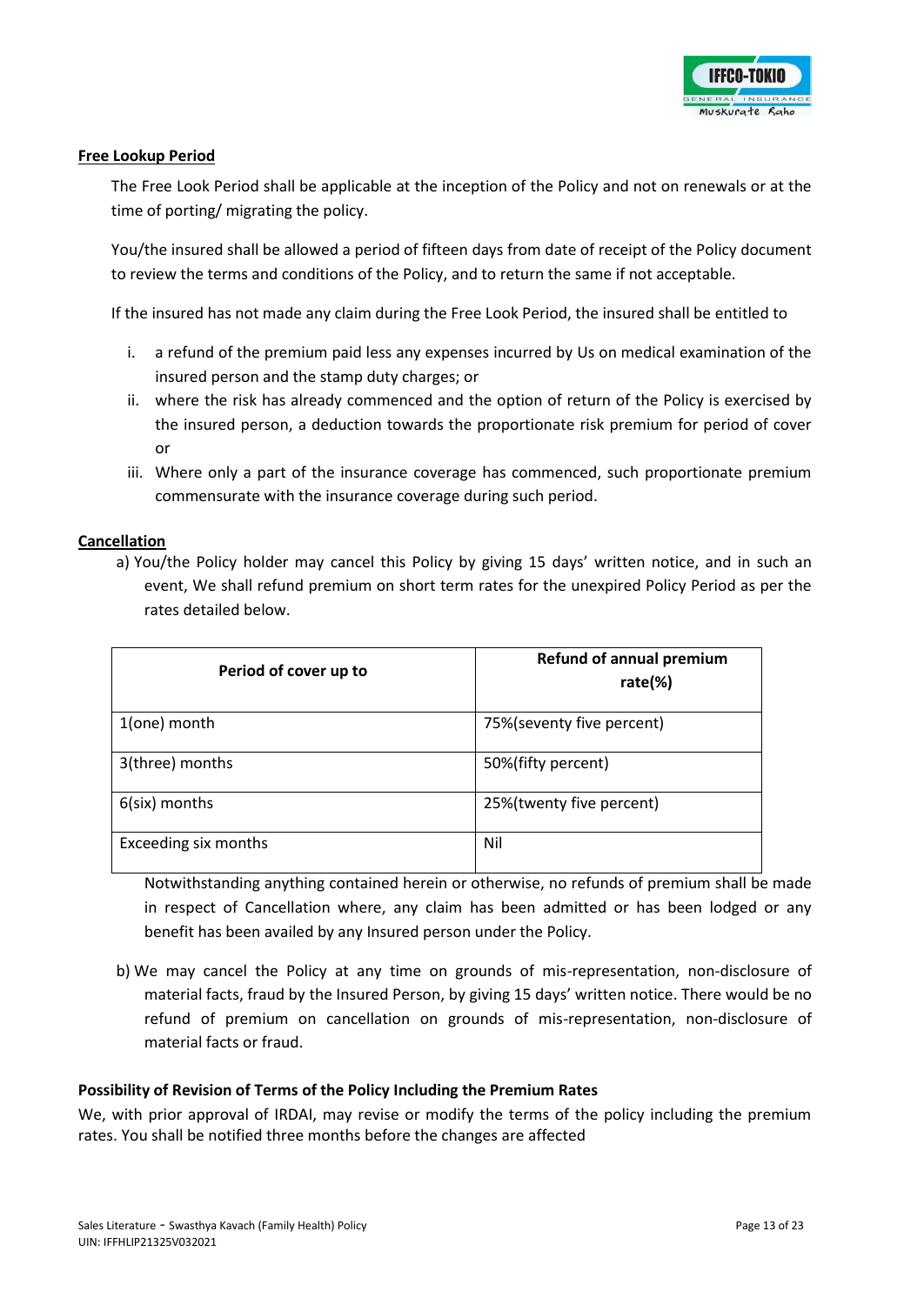

#### **Withdrawal of Policy**

- i. ln the likelihood of this product being withdrawn in future, We will intimate You/the insured person about the same 90 days prior to expiry of the policy.
- ii. You/ lnsured Person will have the option to migrate to similar health insurance product available with Us at the time of renewal with all the accrued continuity benefits such as cumulative bonus, waiver of waiting period as per IRDAI guidelines, provided the policy has been maintained without a break

#### **Fraud**

lf any claim made by the insured person, is in any respect fraudulent, or if any false statement, or declaration is made or used in support thereof, or if any fraudulent means or devices are used by the insured person or anyone acting on his/her behalf to obtain any benefit under this policy, all benefits under this policy and the premium paid shall be forfeited.

Any amount already paid against claims made under this policy but which are found fraudulent later shall be repaid by all recipient(s)/policyholder(s), who has made that particular claim, who shall be jointly and severally liable for such repayment to Us.

For the purpose of this clause, the expression "fraud" means any of the following acts committed by You/the insured person or by your/his agent or the hospital/doctor/any other party acting on behalf of the insured person, with intent to deceive Us or to induce Us to issue an insurance policy:

a) the suggestion, as a fact of that which is not true and which You/the insured person do/does not believe to be true;

b) the active concealment of a fact by the insured person having knowledge or belief of the fact;

c) any other act fitted to deceive; and

#### **d) any such act or omission as the law specially declares to be fraudulent**

We shall not repudiate the claim and / or forfeit the policy benefits on the ground of Fraud, if the insured person / beneficiary can prove that the misstatement was true to the best of his knowledge and there was no deliberate intention to suppress the fact or that such misstatement of or suppression of material fact are within the knowledge of the insurer.

#### **Discounts**

#### 1) **Discount for employees covered under the Group Mediclaim Policy**

 All the employees covered under the Group Mediclaim Policy insured with IFFCO TOKIO will be eligible for discount as per below mentioned slabs –

| Sum Insured opted under<br>Swasthya Kavach Policy | <b>Discount</b>   |
|---------------------------------------------------|-------------------|
| Rs.4 (Four) lakh and above                        | 10% (ten percent) |

2) 10% (ten percent) discount in policy premium for all customers holding any other insurance policy of IFFCO TOKIO.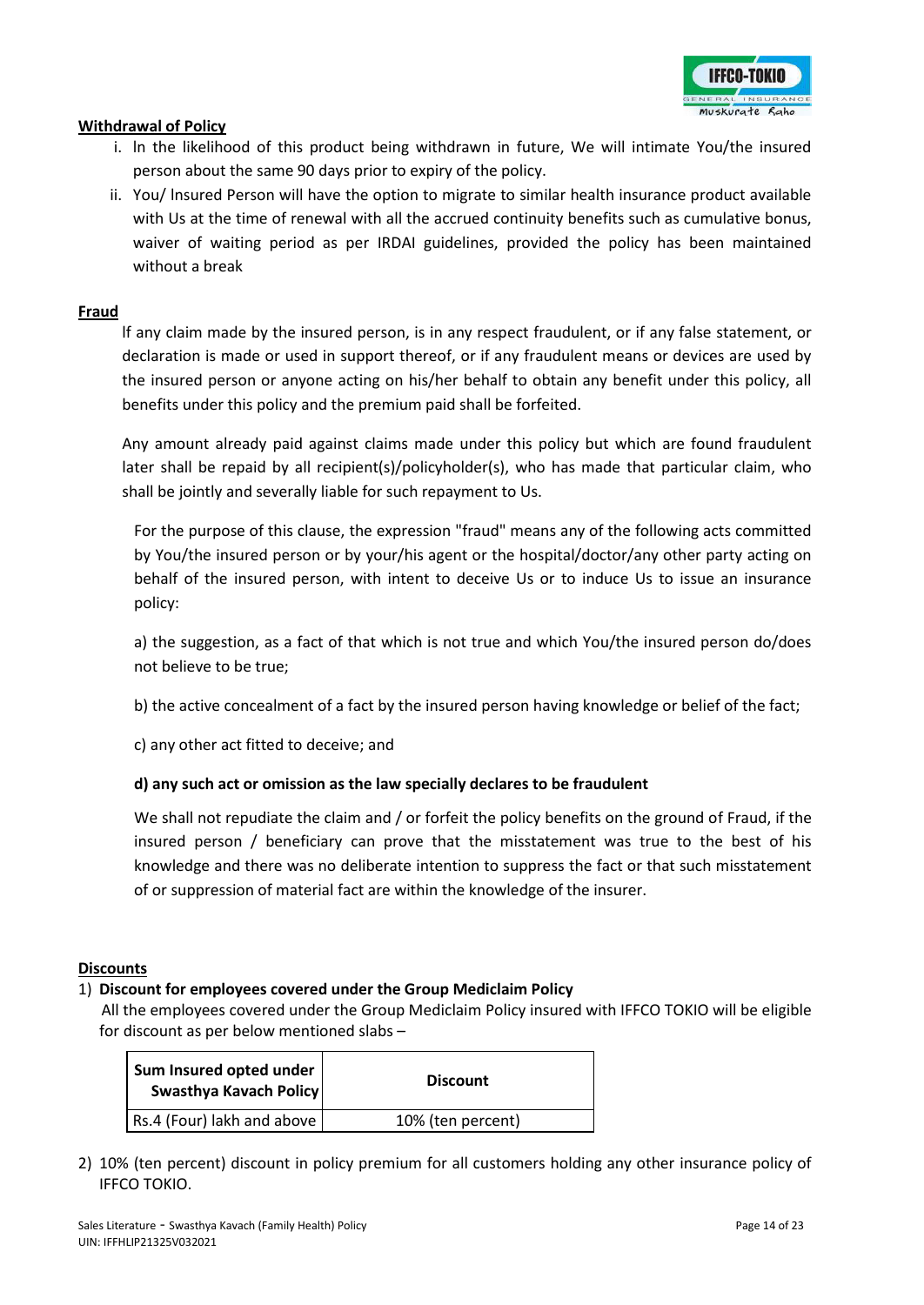

- 3) 20% (twenty percent) discount for all employees of IFFCO TOKIO.
- 4) 10% (ten percent) discount in policy premium is permitted for all customers who buy policy directly through IFFCO-TOKIO website.

#### **Documents required for settlement of claims:**

Claim Form

Discharge Summary, Bills and Receipt of Hospital/Nursing Home

Attending Doctor's Report and Bills as well as cash memos of medicines and pathological tests duly supported by proper prescription.

F.I.R, Post Mortem Report, Final Investigation Report etc. in case of an accident.

## *This brochure provides only the salient features and for details kindly refer to the complete Policy wordings.*

#### **Premium applicable**

Premium applicable will be based on the Highest age of the Insured Person, Number of members of family proposed (maximum 5) and Sum Insured selected.

#### 1. PREMIUM TABLE: BASE PLAN

#### 2 ADULTS, 2 CHILDREN Amount in Rs

|        | $0 - 25$ | $26 - 35$ | $36 - 45$ | 46-55 | 56-60 | 61-65 | 66-70 | 71-75 | 76-80 |
|--------|----------|-----------|-----------|-------|-------|-------|-------|-------|-------|
| 100000 | 4317     | 4921      | 6393      | 8307  | 12131 | 17284 | 21014 | 26948 | 34493 |
| 200000 | 7317     | 8340      | 10836     | 14079 | 20560 | 29295 | 35618 | 45674 | 58462 |
| 300000 | 8629     | 9836      | 12779     | 16604 | 24247 | 34548 | 42005 | 53864 | 68946 |
| 400000 | 9695     | 11050     | 14357     | 18654 | 27241 | 38814 | 47192 | 60515 | 77460 |
| 500000 | 10209    | 11636     | 15119     | 19643 | 28686 | 40872 | 49694 | 63724 | 81566 |

#### 1 ADULT , 1 CHILD

|        | $0 - 25$ | $26 - 35$ | $36 - 45$ | 46-55 | 56-60 | 61-65 | 66-70 | 71-75 | 76-80 |
|--------|----------|-----------|-----------|-------|-------|-------|-------|-------|-------|
| 100000 | 3022     | 3445      | 4475      | 5815  | 8491  | 12099 | 14710 | 18863 | 24145 |
| 200000 | 5122     | 5838      | 7585      | 9855  | 14392 | 20506 | 24932 | 31972 | 40924 |
| 300000 | 6040     | 6885      | 8946      | 11623 | 16973 | 24183 | 29403 | 37705 | 48262 |
| 400000 | 6786     | 7735      | 10050     | 13058 | 19069 | 27170 | 33034 | 42361 | 54222 |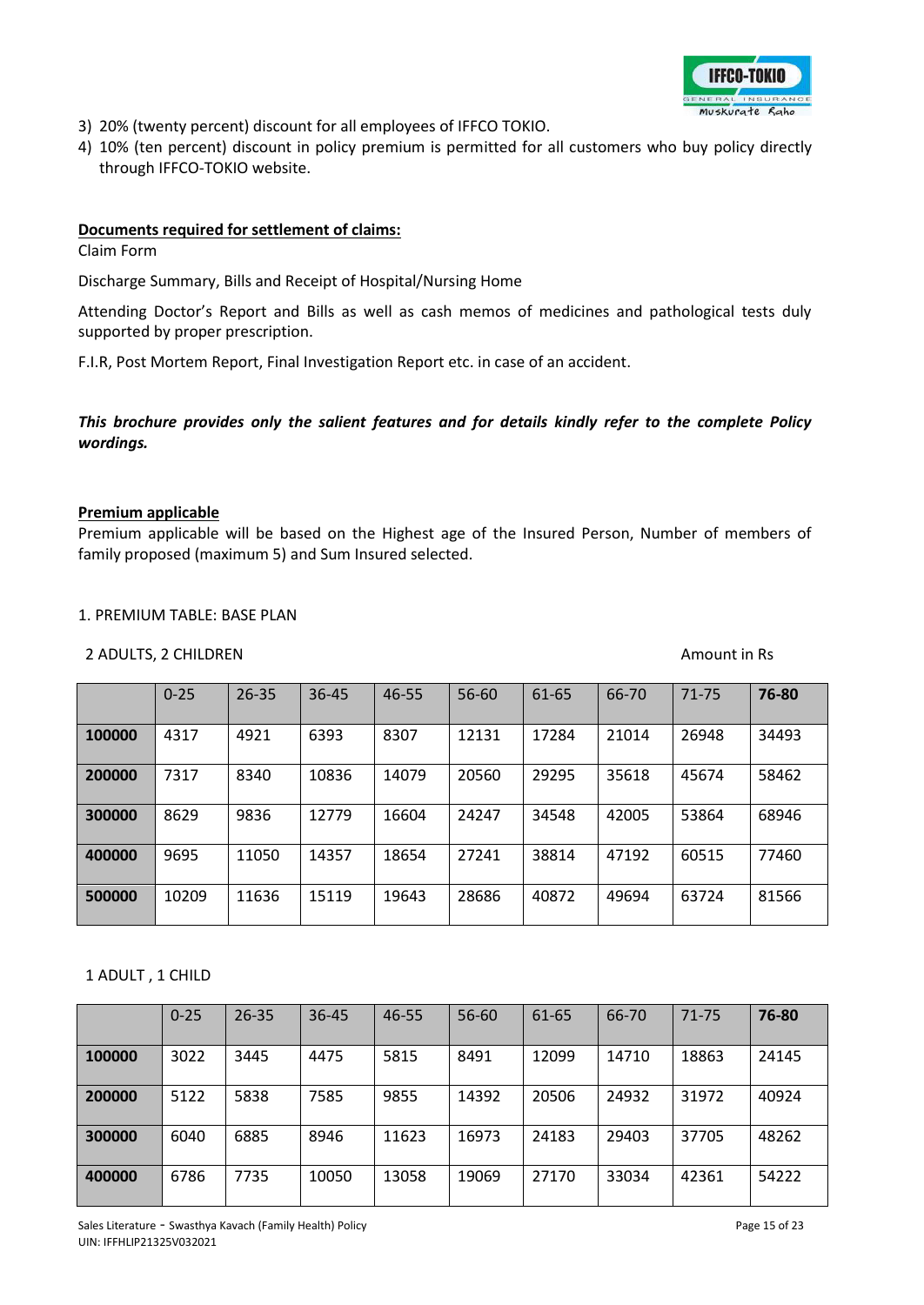|        |      |      |       |       |       |       |       | $G \nF N F R A L$<br>Muskurate Raho | INSURANCE |
|--------|------|------|-------|-------|-------|-------|-------|-------------------------------------|-----------|
| 500000 | 7146 | 8145 | 10583 | 13750 | 20080 | 28610 | 34785 | 44607                               | 57096     |

## 1 ADULT , 2 CHILDREN

|        | $0 - 25$ | $26 - 35$ | $36 - 45$ | 46-55 | 56-60 | 61-65 | 66-70 | 71-75 | 76-80 |
|--------|----------|-----------|-----------|-------|-------|-------|-------|-------|-------|
| 100000 | 3454     | 3937      | 5115      | 6645  | 9704  | 13827 | 16812 | 21558 | 27594 |
| 200000 | 5854     | 6672      | 8669      | 11263 | 16448 | 23436 | 28494 | 36539 | 46770 |
| 300000 | 6903     | 7869      | 10224     | 13283 | 19398 | 27638 | 33604 | 43091 | 55157 |
| 400000 | 7756     | 8840      | 11486     | 14923 | 21793 | 31051 | 37753 | 48412 | 61968 |
| 500000 | 8167     | 9309      | 12095     | 15714 | 22948 | 32697 | 39755 | 50979 | 65253 |

# 1 ADULT , 3 CHILDREN

|        | $0 - 25$ | $26 - 35$ | 36-45 | 46-55 | 56-60 | 61-65 | 66-70 | 71-75 | 76-80 |
|--------|----------|-----------|-------|-------|-------|-------|-------|-------|-------|
| 100000 | 3885     | 4429      | 5754  | 7476  | 10918 | 15555 | 18913 | 24253 | 31044 |
| 200000 | 6585     | 7506      | 9753  | 12671 | 18504 | 26365 | 32056 | 41106 | 52616 |
| 300000 | 7766     | 8852      | 11501 | 14943 | 21822 | 31093 | 37804 | 48478 | 62051 |
| 400000 | 8725     | 9945      | 12922 | 16789 | 24517 | 34933 | 42472 | 54464 | 69714 |
| 500000 | 9188     | 10473     | 13607 | 17679 | 25817 | 36784 | 44724 | 57351 | 73409 |

## 2 ADULTS

|        | $0 - 25$ | $26 - 35$ | $36 - 45$ | 46-55 | 56-60 | 61-65 | 66-70 | 71-75 | 76-80 |
|--------|----------|-----------|-----------|-------|-------|-------|-------|-------|-------|
| 100000 | 3454     | 3937      | 5115      | 6645  | 9704  | 13827 | 16812 | 21558 | 27594 |
| 200000 | 5854     | 6672      | 8669      | 11263 | 16448 | 23436 | 28494 | 36539 | 46770 |
| 300000 | 6903     | 7869      | 10224     | 13283 | 19398 | 27638 | 33604 | 43091 | 55157 |
| 400000 | 7756     | 8840      | 11486     | 14923 | 21793 | 31051 | 37753 | 48412 | 61968 |

**IFFCO-TOKIO**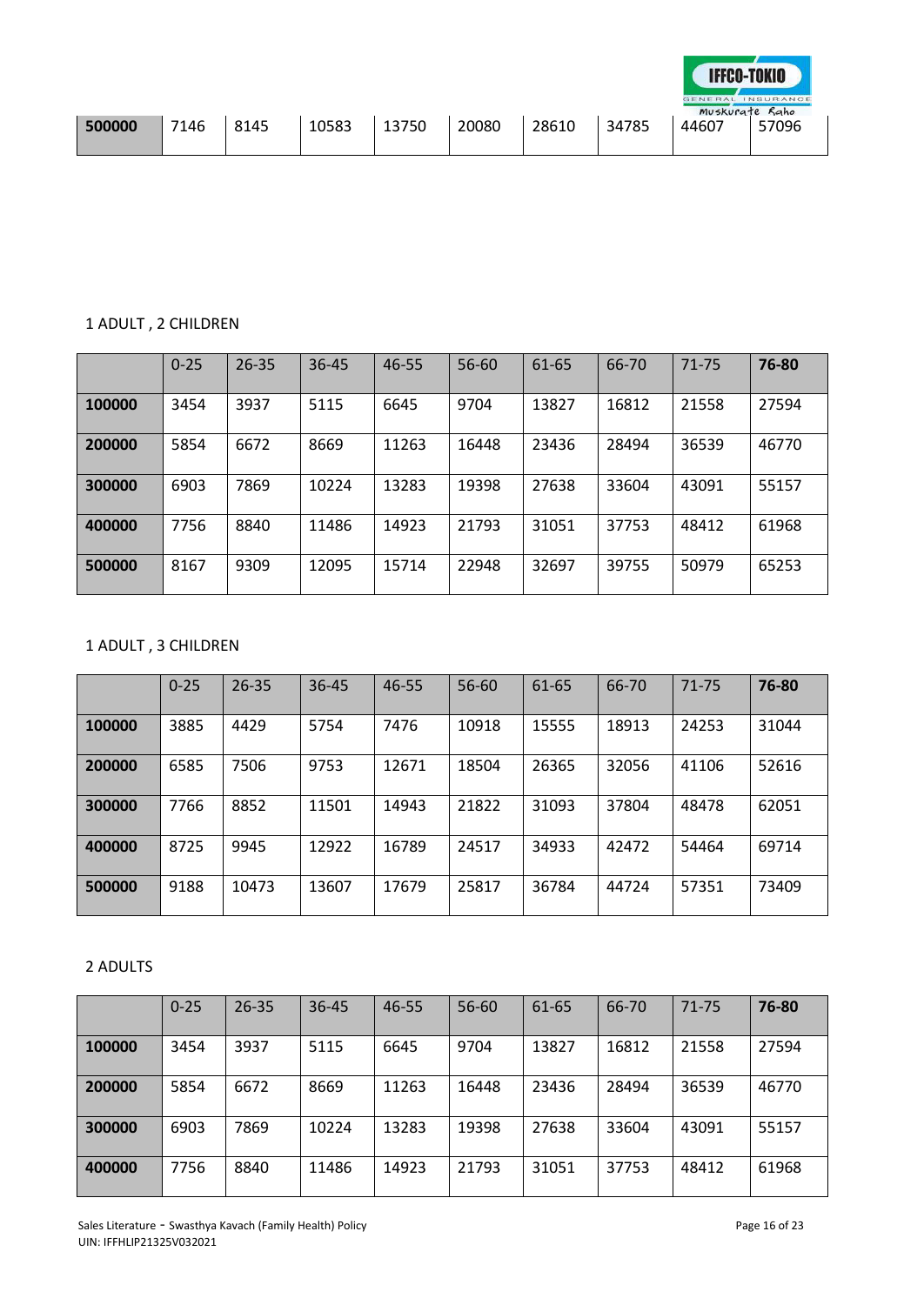|        |      |      |       |       |       |       |       | GENERAL<br>Muskurate Raho | INSURANCE |
|--------|------|------|-------|-------|-------|-------|-------|---------------------------|-----------|
| 500000 | 8167 | 9309 | 12095 | 15714 | 22948 | 32697 | 39755 | 50979                     | 65253     |

## 2 ADULTS , 1 CHILD

|        | $0 - 25$ | $26 - 35$ | $36 - 45$ | 46-55 | 56-60 | 61-65 | 66-70 | $71 - 75$ | 76-80 |
|--------|----------|-----------|-----------|-------|-------|-------|-------|-----------|-------|
| 100000 | 3885     | 4429      | 5754      | 7476  | 10918 | 15555 | 18913 | 24253     | 31044 |
| 200000 | 6585     | 7506      | 9753      | 12671 | 18504 | 26365 | 32056 | 41106     | 52616 |
| 300000 | 7766     | 8852      | 11501     | 14943 | 21822 | 31093 | 37804 | 48478     | 62051 |
| 400000 | 8725     | 9945      | 12922     | 16789 | 24517 | 34933 | 42472 | 54464     | 69714 |
| 500000 | 9188     | 10473     | 13607     | 17679 | 25817 | 36784 | 44724 | 57351     | 73409 |

## 2 ADULTS , 3 CHILDREN

|        | $0 - 25$ | $26 - 35$ | $36 - 45$ | 46-55 | 56-60 | 61-65 | 66-70 | 71-75 | 76-80 |
|--------|----------|-----------|-----------|-------|-------|-------|-------|-------|-------|
| 100000 | 4749     | 5413      | 7033      | 9137  | 13344 | 19012 | 23116 | 29642 | 37942 |
| 200000 | 8049     | 9174      | 11920     | 15487 | 22616 | 32224 | 39180 | 50241 | 64309 |
| 300000 | 9492     | 10819     | 14057     | 18264 | 26672 | 38003 | 46205 | 59250 | 75840 |
| 400000 | 10664    | 12156     | 15793     | 20520 | 29966 | 42695 | 51911 | 66567 | 85205 |
| 500000 | 11229    | 12800     | 16630     | 21607 | 31554 | 44959 | 54663 | 70096 | 89723 |

## 2. PREMIUM TABLE : WIDER PLAN

## 2 ADULTS, 2 CHILDREN

|        | $0 - 25$ | $26 - 35$ | $36 - 45$ | 46-55 | 56-60 | 61-65 | 66-70 | 71-75 | 76-80 |
|--------|----------|-----------|-----------|-------|-------|-------|-------|-------|-------|
| 100000 | 5180     | 5905      | 7672      | 9968  | 14557 | 20741 | 25217 | 32337 | 41391 |
| 200000 | 8780     | 10008     | 13004     | 16895 | 24672 | 35154 | 42741 | 54809 | 70155 |
| 300000 | 10355    | 11803     | 15335     | 19925 | 29097 | 41457 | 50406 | 64637 | 82735 |

**IFFCO-TOKIO**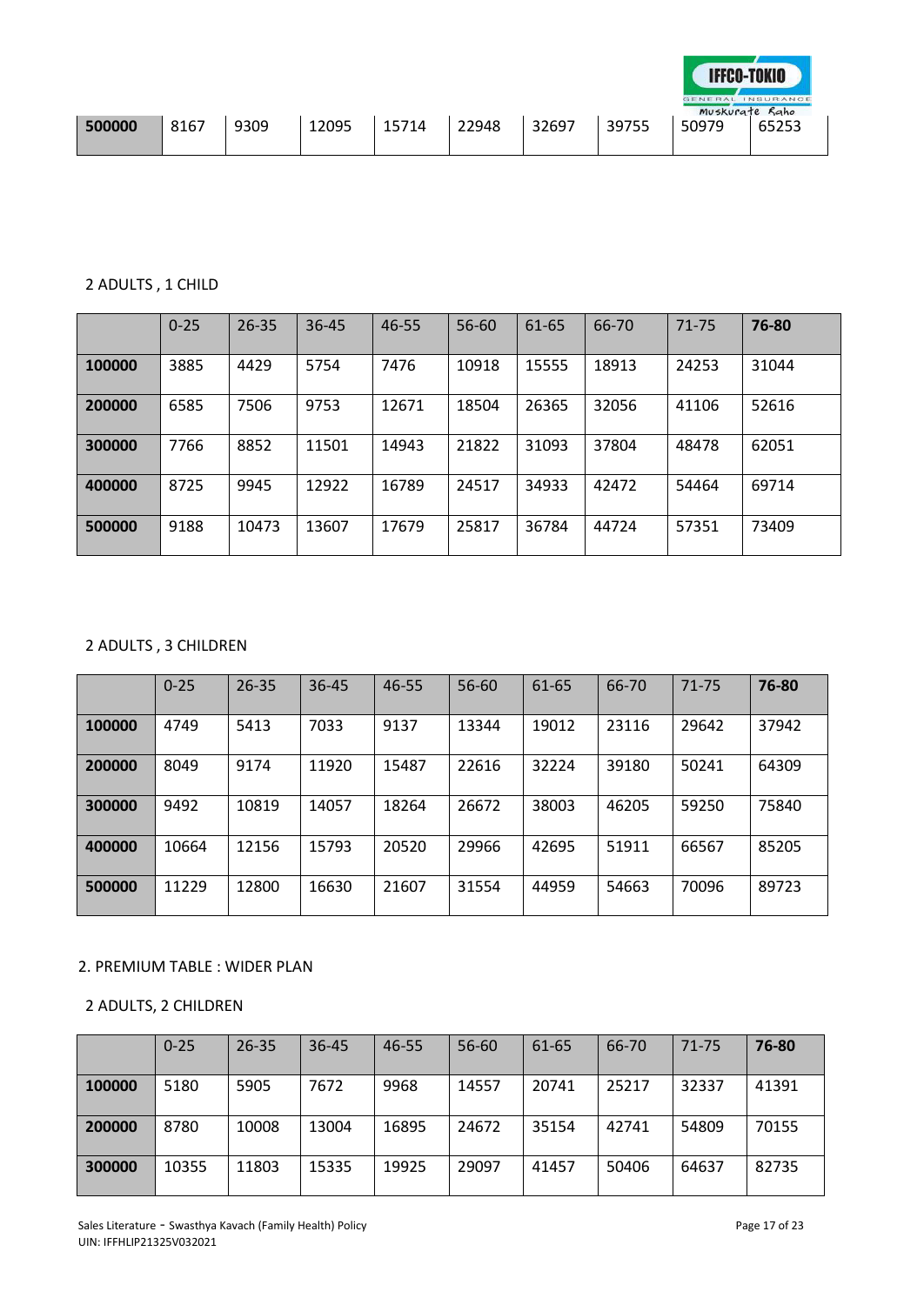

FRAL INSURANCE

| 400000 | 11634 | 13261 | 17229 | 22385 | 32690 | 46577 | 56630 | Muskurate Raho<br>72619 | 92951 |
|--------|-------|-------|-------|-------|-------|-------|-------|-------------------------|-------|
| 500000 | 12250 | 13964 | 18142 | 23572 | 34423 | 49046 | 59632 | 76468                   | 97879 |

1 ADULT , 1 CHILD

|        | $0 - 25$ | $26 - 35$ | $36 - 45$ | 46-55 | 56-60 | 61-65 | 66-70 | $71 - 75$ | 76-80 |
|--------|----------|-----------|-----------|-------|-------|-------|-------|-----------|-------|
| 100000 | 3626     | 4133      | 5370      | 6978  | 10190 | 14518 | 17652 | 22636     | 28974 |
| 200000 | 6146     | 7006      | 9102      | 11826 | 17271 | 24608 | 29919 | 38366     | 49108 |
| 300000 | 7248     | 8262      | 10735     | 13947 | 20368 | 29020 | 35284 | 45246     | 57914 |
| 400000 | 8144     | 9282      | 12060     | 15669 | 22883 | 32604 | 39641 | 50833     | 65066 |
| 500000 | 8575     | 9774      | 12700     | 16500 | 24096 | 34332 | 41743 | 53528     | 68515 |

## 1 ADULT , 2 CHILDREN

|        | $0 - 25$ | $26 - 35$ | 36-45 | 46-55 | 56-60 | 61-65 | 66-70 | $71 - 75$ | 76-80 |
|--------|----------|-----------|-------|-------|-------|-------|-------|-----------|-------|
| 100000 | 4144     | 4724      | 6138  | 7974  | 11645 | 16593 | 20174 | 25870     | 33113 |
| 200000 | 7024     | 8007      | 10403 | 13516 | 19738 | 28123 | 34193 | 43847     | 56124 |
| 300000 | 8284     | 9442      | 12268 | 15940 | 23277 | 33166 | 40324 | 51709     | 66188 |
| 400000 | 9307     | 10608     | 13783 | 17908 | 26152 | 37261 | 45304 | 58095     | 74361 |
| 500000 | 9800     | 11171     | 14514 | 18857 | 27538 | 39237 | 47706 | 61175     | 78303 |

## 1 ADULT , 3 CHILDREN

|        | $0 - 25$ | $26 - 35$ | $36 - 45$ | 46-55 | 56-60 | 61-65 | 66-70 | $71 - 75$ | 76-80 |
|--------|----------|-----------|-----------|-------|-------|-------|-------|-----------|-------|
| 100000 | 4662     | 5314      | 6905      | 8971  | 13101 | 18667 | 22696 | 29103     | 37252 |
| 200000 | 7902     | 9008      | 11703     | 15205 | 22205 | 31638 | 38467 | 49328     | 63139 |
| 300000 | 9319     | 10623     | 13802     | 17932 | 26187 | 37312 | 45365 | 58173     | 74461 |
| 400000 | 10470    | 11935     | 15506     | 20146 | 29421 | 41919 | 50967 | 65357     | 83656 |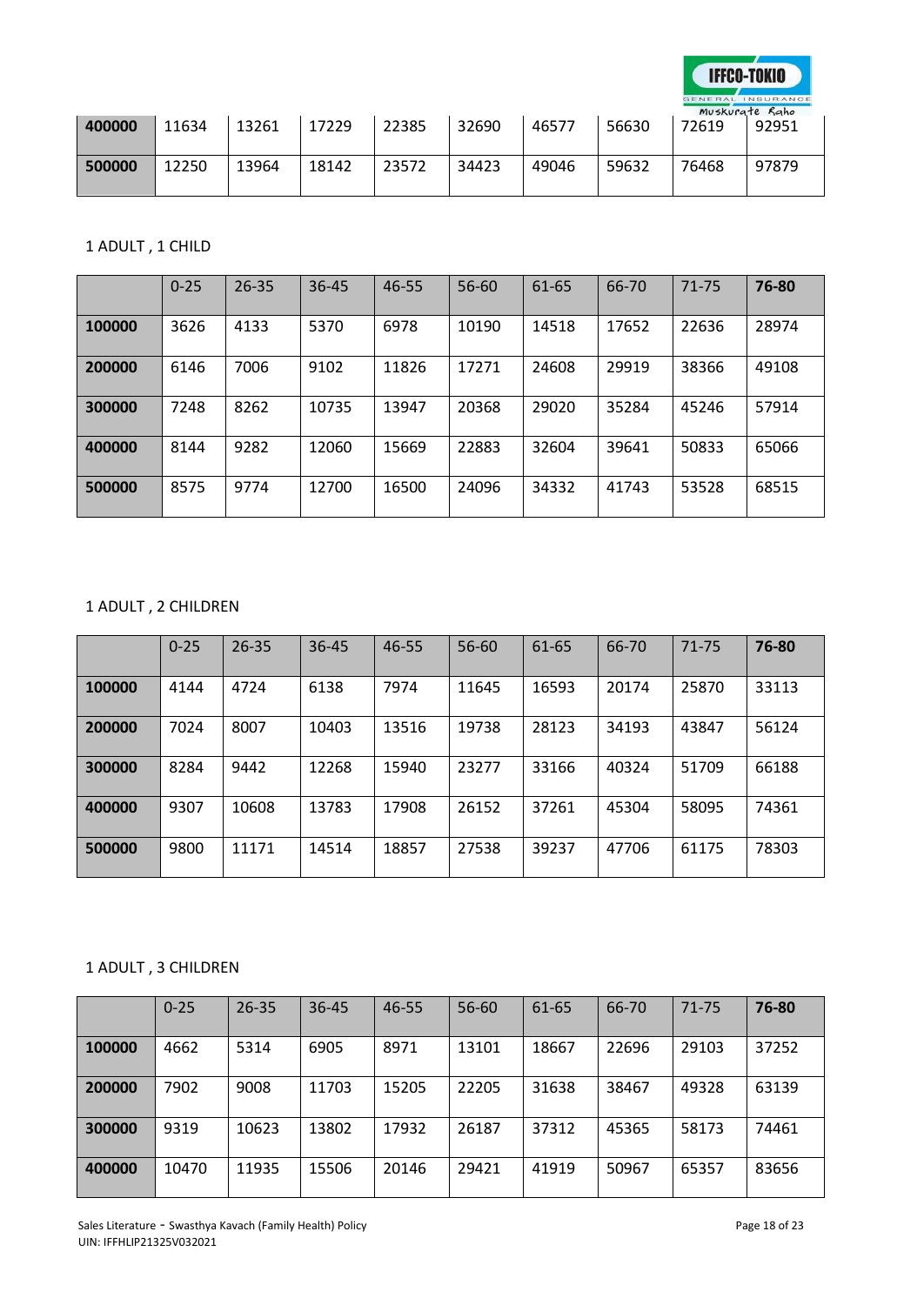|        |       |       |       |       |       |       |       |       | GENERAL INSURANCE<br>Muskurate Raho |
|--------|-------|-------|-------|-------|-------|-------|-------|-------|-------------------------------------|
| 500000 | 11025 | 12567 | 16328 | 21215 | 30980 | 44141 | 53669 | 68822 | 88091                               |

## 2 ADULTS

|        | $0 - 25$ | $26 - 35$ | $36 - 45$ | 46-55 | 56-60 | 61-65 | 66-70 | 71-75 | 76-80 |
|--------|----------|-----------|-----------|-------|-------|-------|-------|-------|-------|
| 100000 | 4144     | 4724      | 6138      | 7974  | 11645 | 16593 | 20174 | 25870 | 33113 |
| 200000 | 7024     | 8007      | 10403     | 13516 | 19738 | 28123 | 34193 | 43847 | 56124 |
| 300000 | 8284     | 9442      | 12268     | 15940 | 23277 | 33166 | 40324 | 51709 | 66188 |
| 400000 | 9307     | 10608     | 13783     | 17908 | 26152 | 37261 | 45304 | 58095 | 74361 |
| 500000 | 9800     | 11171     | 14514     | 18857 | 27538 | 39237 | 47706 | 61175 | 78303 |

## 2 ADULTS , 1CHILD

|        | $0 - 25$ | $26 - 35$ | $36 - 45$ | 46-55 | 56-60 | 61-65 | 66-70 | 71-75 | 76-80 |
|--------|----------|-----------|-----------|-------|-------|-------|-------|-------|-------|
| 100000 | 4662     | 5314      | 6905      | 8971  | 13101 | 18667 | 22696 | 29103 | 37252 |
| 200000 | 7902     | 9008      | 11703     | 15205 | 22205 | 31638 | 38467 | 49328 | 63139 |
| 300000 | 9319     | 10623     | 13802     | 17932 | 26187 | 37312 | 45365 | 58173 | 74461 |
| 400000 | 10470    | 11935     | 15506     | 20146 | 29421 | 41919 | 50967 | 65357 | 83656 |
| 500000 | 11025    | 12567     | 16328     | 21215 | 30980 | 44141 | 53669 | 68822 | 88091 |

# 2 ADULTS , 3 CHILDREN

|        | $0 - 25$ | $26 - 35$ | 36-45 | 46-55 | 56-60 | 61-65 | 66-70 | $71 - 75$ | 76-80  |
|--------|----------|-----------|-------|-------|-------|-------|-------|-----------|--------|
| 100000 | 5698     | 6495      | 8439  | 10965 | 16012 | 22815 | 27739 | 35571     | 45530  |
| 200000 | 9658     | 11009     | 14304 | 18584 | 27140 | 38669 | 47015 | 60289     | 77170  |
| 300000 | 11390    | 12983     | 16869 | 21917 | 32006 | 45603 | 55446 | 71100     | 91008  |
| 400000 | 12797    | 14587     | 18952 | 24623 | 35959 | 51234 | 62293 | 79880     | 102247 |
| 500000 | 13475    | 15360     | 19957 | 25929 | 37865 | 53951 | 65595 | 84115     | 107667 |

**IFFCO-TOKIO**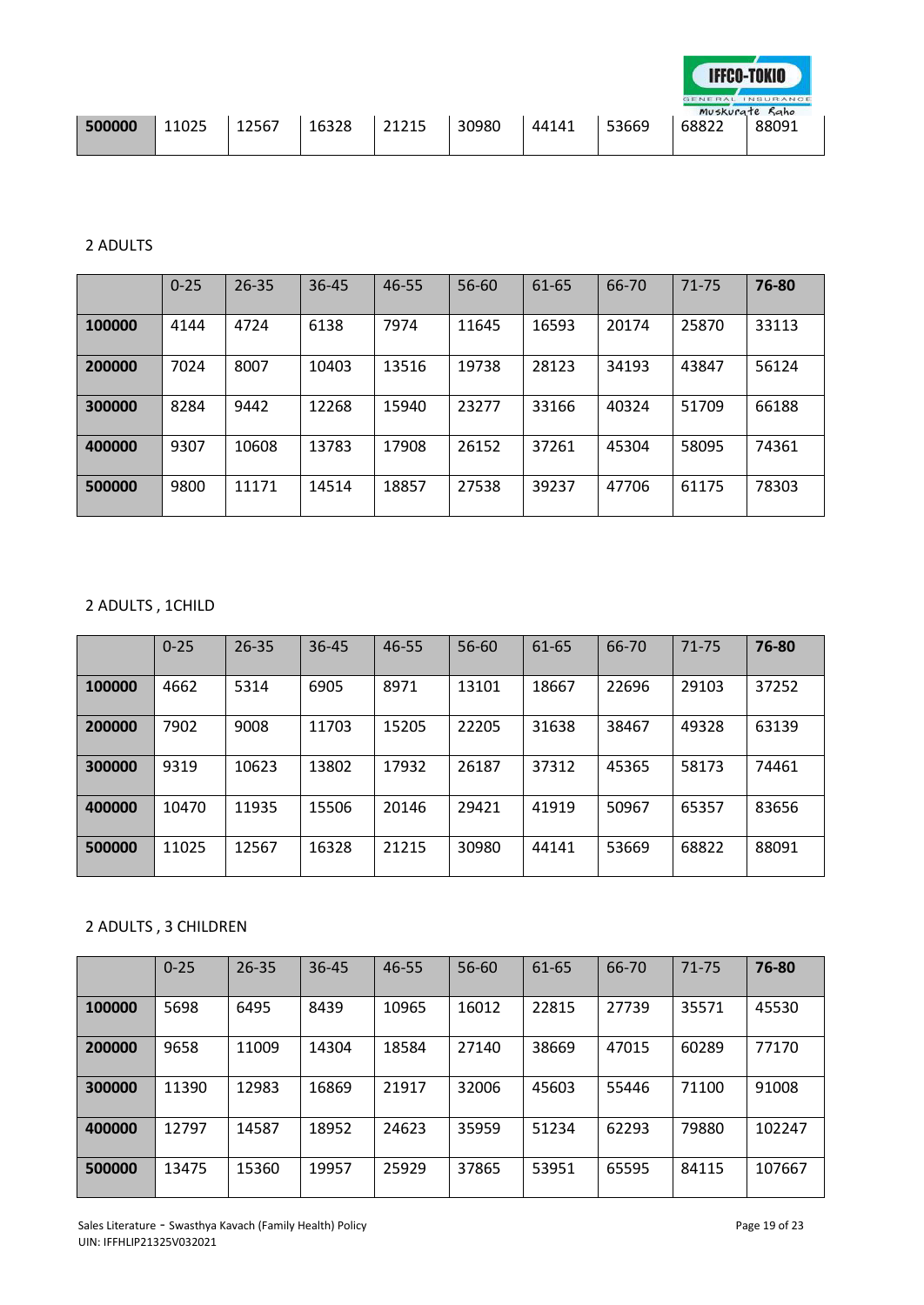

#### 3.PREMIUM TABLE : WIDER + CRITICAL PLAN

#### 2 ADULTS, 2 CHILDREN

|        | $0 - 25$ | $26 - 35$ | 36-45 | 46-55 | 56-60 | 61-65 | 66-70 | 71-75 | 76-80  |
|--------|----------|-----------|-------|-------|-------|-------|-------|-------|--------|
| 100000 | 6476     | 7381      | 9590  | 12460 | 18196 | 25926 | 31522 | 40421 | 51739  |
| 200000 | 10976    | 12510     | 16254 | 21119 | 30841 | 43942 | 53427 | 68511 | 87694  |
| 300000 | 12944    | 14754     | 19169 | 24906 | 36371 | 51822 | 63007 | 80796 | 103419 |
| 400000 | 14542    | 16576     | 21536 | 27981 | 40862 | 58221 | 70787 | 90773 | 116189 |
| 500000 | 15313    | 17454     | 22678 | 29465 | 43028 | 61307 | 74540 | 95585 | 122349 |

## 1 ADULT , 1 CHILD

|        | $0 - 25$ | $26 - 35$ | $36 - 45$ | 46-55 | 56-60 | 61-65 | 66-70 | $71 - 75$ | 76-80 |
|--------|----------|-----------|-----------|-------|-------|-------|-------|-----------|-------|
| 100000 | 4533     | 5167      | 6713      | 8722  | 12737 | 18148 | 22065 | 28295     | 36217 |
| 200000 | 7683     | 8757      | 11378     | 14783 | 21588 | 30759 | 37399 | 47958     | 61385 |
| 300000 | 9061     | 10328     | 13418     | 17434 | 25460 | 36275 | 44105 | 56557     | 72393 |
| 400000 | 10179    | 11603     | 15075     | 19587 | 28603 | 40755 | 49551 | 63541     | 81333 |
| 500000 | 10719    | 12218     | 15875     | 20625 | 30120 | 42915 | 52178 | 66910     | 85644 |

## 1 ADULT , 2 CHILDREN

|        | $0 - 25$ | $26 - 35$ | 36-45 | 46-55 | 56-60 | 61-65 | 66-70 | $71 - 75$ | 76-80 |
|--------|----------|-----------|-------|-------|-------|-------|-------|-----------|-------|
| 100000 | 5180     | 5905      | 7672  | 9968  | 14557 | 20741 | 25217 | 32337     | 41391 |
| 200000 | 8780     | 10008     | 13004 | 16895 | 24672 | 35154 | 42741 | 54809     | 70155 |
| 300000 | 10355    | 11803     | 15335 | 19925 | 29097 | 41457 | 50406 | 64637     | 82735 |
| 400000 | 11634    | 13261     | 17229 | 22385 | 32690 | 46577 | 56630 | 72619     | 92951 |
| 500000 | 12250    | 13964     | 18142 | 23572 | 34423 | 49046 | 59632 | 76468     | 97879 |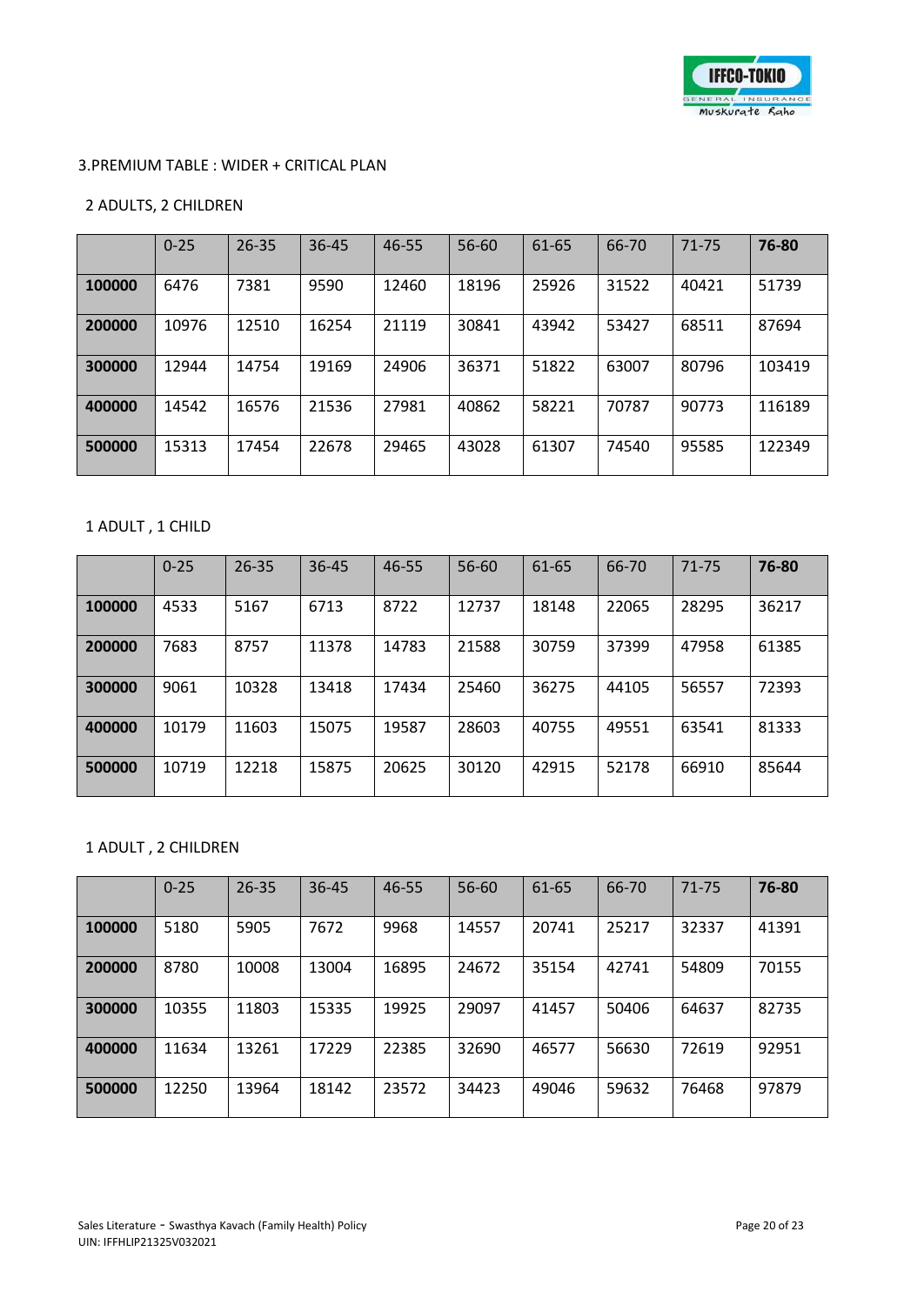

#### 1 ADULT , 3 CHILDREN

|        | $0 - 25$ | $26 - 35$ | $36 - 45$ | 46-55 | 56-60 | 61-65 | 66-70 | $71 - 75$ | 76-80  |
|--------|----------|-----------|-----------|-------|-------|-------|-------|-----------|--------|
| 100000 | 5828     | 6643      | 8631      | 11214 | 16376 | 23333 | 28370 | 36379     | 46565  |
| 200000 | 9878     | 11259     | 14629     | 19007 | 27756 | 39548 | 48084 | 61660     | 78924  |
| 300000 | 11649    | 13278     | 17252     | 22415 | 32734 | 46640 | 56706 | 72716     | 93077  |
| 400000 | 13088    | 14918     | 19383     | 25183 | 36776 | 52399 | 63709 | 81696     | 104570 |
| 500000 | 13782    | 15709     | 20410     | 26518 | 38726 | 55177 | 67086 | 86027     | 110114 |

## 2 ADULTS

|        | $0 - 25$ | $26 - 35$ | $36 - 45$ | 46-55 | 56-60 | 61-65 | 66-70 | 71-75 | 76-80 |
|--------|----------|-----------|-----------|-------|-------|-------|-------|-------|-------|
| 100000 | 5180     | 5905      | 7672      | 9968  | 14557 | 20741 | 25217 | 32337 | 41391 |
| 200000 | 8780     | 10008     | 13004     | 16895 | 24672 | 35154 | 42741 | 54809 | 70155 |
| 300000 | 10355    | 11803     | 15335     | 19925 | 29097 | 41457 | 50406 | 64637 | 82735 |
| 400000 | 11634    | 13261     | 17229     | 22385 | 32690 | 46577 | 56630 | 72619 | 92951 |
| 500000 | 12250    | 13964     | 18142     | 23572 | 34423 | 49046 | 59632 | 76468 | 97879 |

## 2 ADULTS , 1CHILD

|        | $0 - 25$ | $26 - 35$ | 36-45 | 46-55 | 56-60 | 61-65 | 66-70 | $71 - 75$ | 76-80  |
|--------|----------|-----------|-------|-------|-------|-------|-------|-----------|--------|
| 100000 | 5828     | 6643      | 8631  | 11214 | 16376 | 23333 | 28370 | 36379     | 46565  |
| 200000 | 9878     | 11259     | 14629 | 19007 | 27756 | 39548 | 48084 | 61660     | 78924  |
| 300000 | 11649    | 13278     | 17252 | 22415 | 32734 | 46640 | 56706 | 72716     | 93077  |
| 400000 | 13088    | 14918     | 19383 | 25183 | 36776 | 52399 | 63709 | 81696     | 104570 |
| 500000 | 13782    | 15709     | 20410 | 26518 | 38726 | 55177 | 67086 | 86027     | 110114 |

## 2 ADULTS , 3 CHILDREN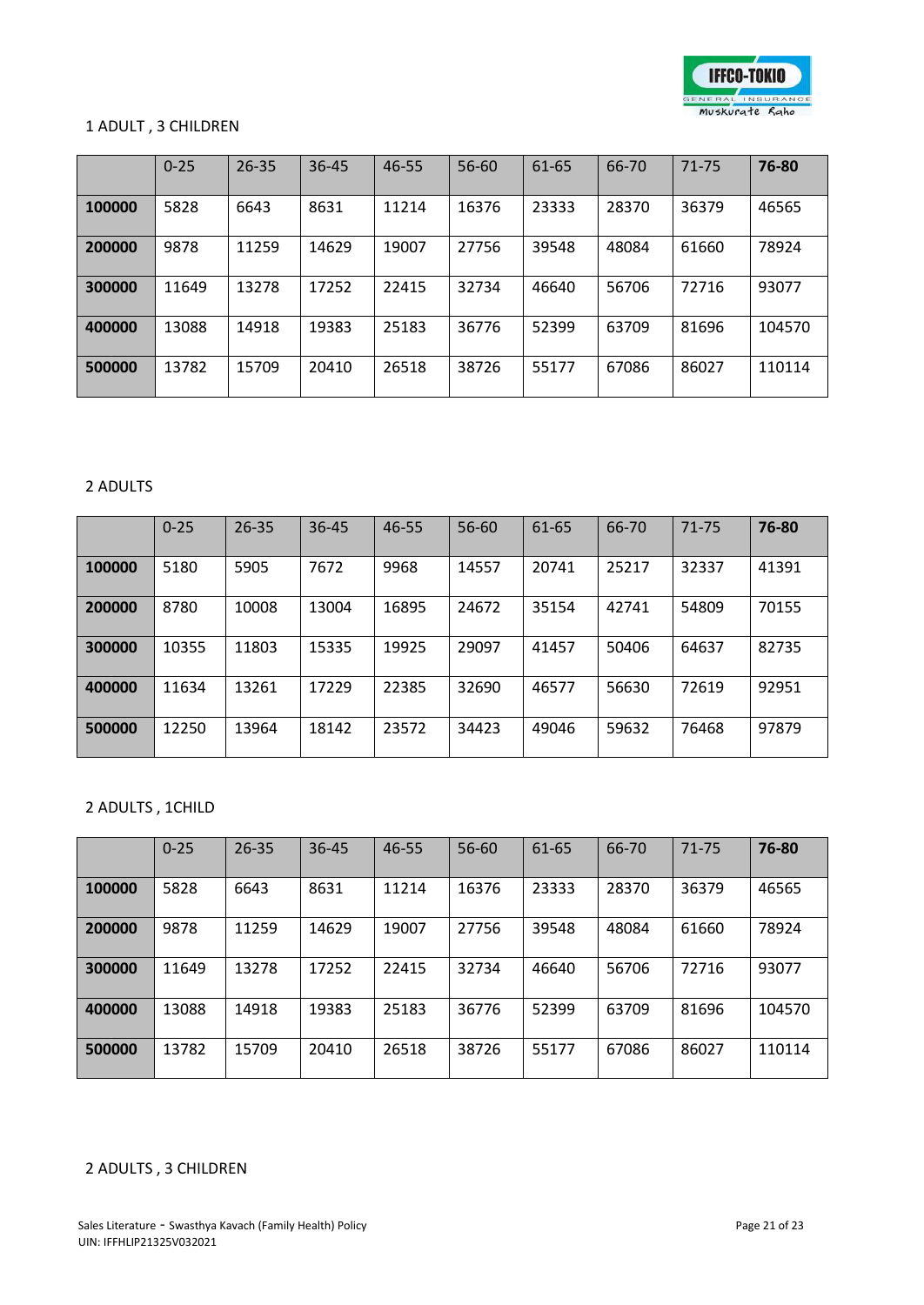

|        |          |           |           |       |       |       |       | Muskurate Kaho |        |
|--------|----------|-----------|-----------|-------|-------|-------|-------|----------------|--------|
|        | $0 - 25$ | $26 - 35$ | $36 - 45$ | 46-55 | 56-60 | 61-65 | 66-70 | 71-75          | 76-80  |
| 100000 | 7123     | 8119      | 10549     | 13706 | 20015 | 28518 | 34674 | 44463          | 56913  |
| 200000 | 12073    | 13762     | 17880     | 23231 | 33925 | 48336 | 58769 | 75362          | 96463  |
| 300000 | 14238    | 16229     | 21086     | 27396 | 40008 | 57004 | 69308 | 88876          | 113760 |
| 400000 | 15996    | 18233     | 23690     | 30779 | 44948 | 64043 | 77866 | 99850          | 127808 |
| 500000 | 16844    | 19200     | 24946     | 32411 | 47331 | 67438 | 81994 | 105144         | 134584 |

**Note**: The above stated premium (excluding Taxes) & policy coverage's, terms & conditions as per IRDA (Health Insurance Regulations are subject to revision from time to time but chargeable/implementable only at the time of renewal.